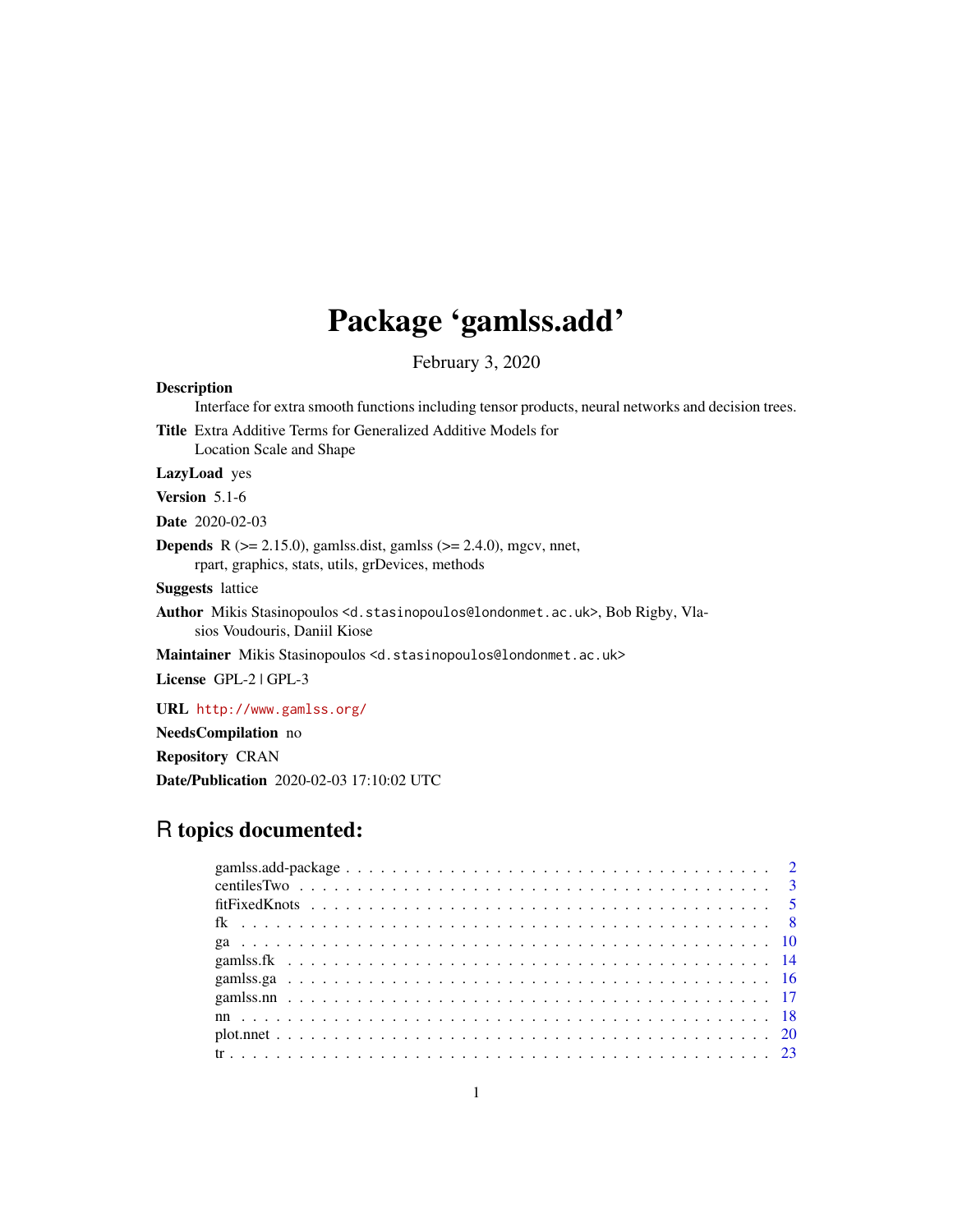#### <span id="page-1-0"></span>**Index** [25](#page-24-0)

gamlss.add-package *Extra Additive Terms for Generalized Additive Models for Location Scale and Shape*

### Description

Interface for extra smooth functions including tensor products, neural networks and decision trees.

### Details

The DESCRIPTION file:

| Package:     | gamlss.add                                                                                                                          |
|--------------|-------------------------------------------------------------------------------------------------------------------------------------|
| Description: | Interface for extra smooth functions including tensor products, neural networks and decision trees.                                 |
| Title:       | Extra Additive Terms for Generalized Additive Models for Location Scale and Shape                                                   |
| LazyLoad:    | yes                                                                                                                                 |
| Version:     | $5.1 - 6$                                                                                                                           |
| Date:        | 2020-02-03                                                                                                                          |
| Depends:     | $R$ ( $>= 2.15.0$ ), gamlss dist, gamlss ( $>= 2.4.0$ ), mgcv, nnet, rpart, graphics, stats, utils, grDevices, methods              |
| Suggests:    | lattice                                                                                                                             |
| Author:      | Mikis Stasinopoulos <d.stasinopoulos@londonmet.ac.uk>, Bob Rigby, Vlasios Voudouris, Daniil Kiose</d.stasinopoulos@londonmet.ac.uk> |
| Maintainer:  | Mikis Stasinopoulos <d.stasinopoulos@londonmet.ac.uk></d.stasinopoulos@londonmet.ac.uk>                                             |
| License:     | $GPL-2$ $GPL-3$                                                                                                                     |
| URL:         | http://www.gamlss.org/                                                                                                              |

Index of help topics:

| centilesTwo        | Centiles contour plots in GAMLSS                |
|--------------------|-------------------------------------------------|
| fitFixedKnots      | Functions to Fit Univariate Break Point         |
|                    | Regression Models                               |
| fk                 | A function to fit break points within GAMLSS    |
| ga                 | A interface functions to use Simon Wood's gam() |
|                    | and bam() functions within GAMLSS               |
| gamlss.add-package | Extra Additive Terms for Generalized Additive   |
|                    | Models for Location Scale and Shape             |
| gamlss.fk          | Support for Function fk()                       |
| gamlss.ga          | Support for Function ga() and ba()              |
| gamlss.nn          | Support for Function nn()                       |
| nn                 | A interface function to use nnet() function     |
|                    | within GAMLSS                                   |
| plot.nnet          | Plotting fitted neural networks                 |
| tr                 | A interface function to use rpart() function    |
|                    | within GAMLSS                                   |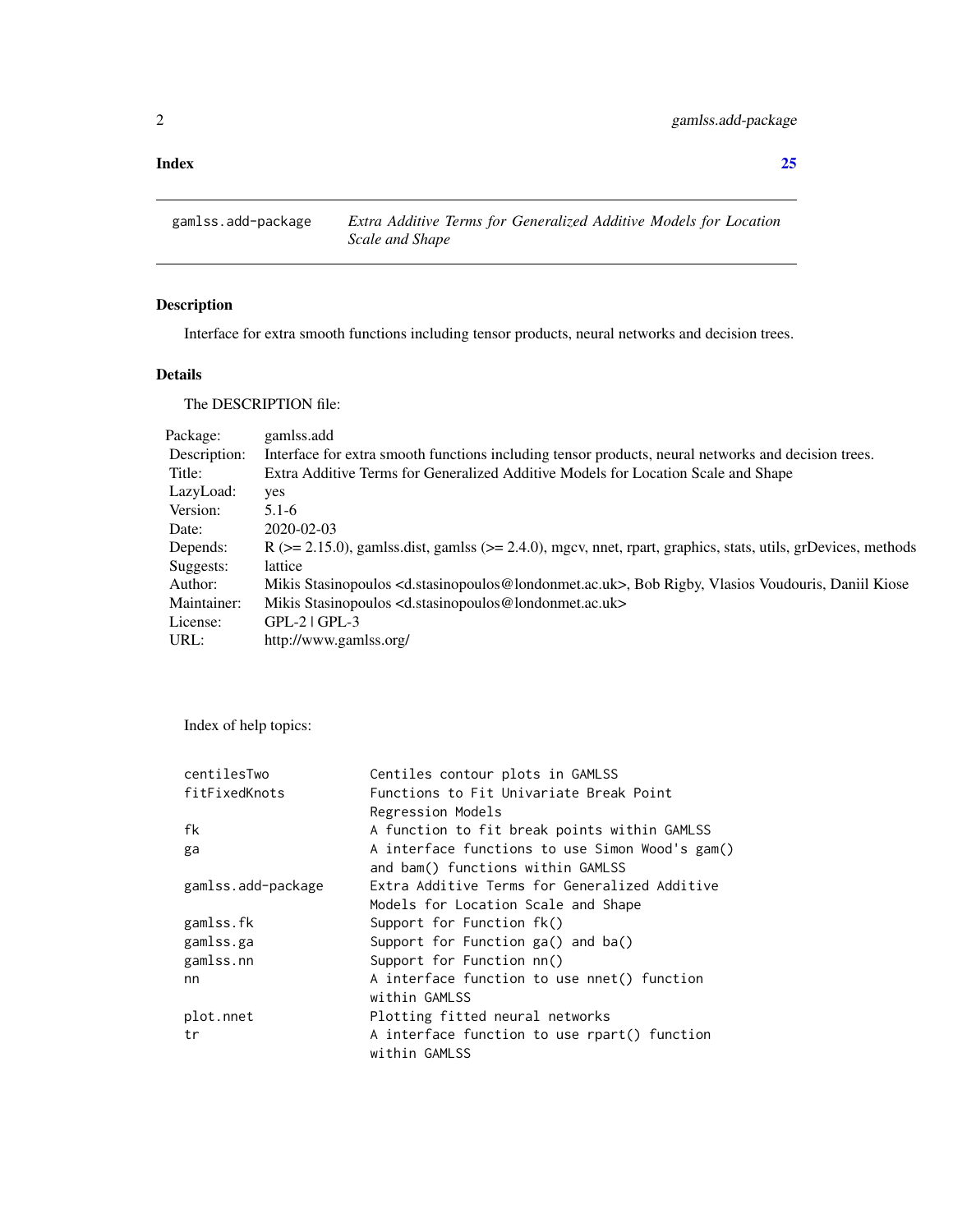#### <span id="page-2-0"></span>centiles Two 3

#### Author(s)

Mikis Stasinopoulos <d.stasinopoulos@londonmet.ac.uk>, Bob Rigby, Vlasios Voudouris, Daniil Kiose

Maintainer: Mikis Stasinopoulos <d.stasinopoulos@londonmet.ac.uk>

#### References

Ripley, B. D. (1996) *Pattern Recognition and Neural Networks*. Cambridge.

Rigby, R. A. and Stasinopoulos D. M. (2005). Generalized additive models for location, scale and shape,(with discussion), *Appl. Statist.*, 54, part 3, pp 507-554.

Rigby R.A., Stasinopoulos D. M., Heller G., and De Bastiani F., (2019) *Distributions for Modeling Location, Scale and Shape: Using GAMLSS in R*, Chapman and Hall/CRC.

Stasinopoulos D. M. Rigby R.A. (2007) Generalized additive models for location scale and shape (GAMLSS) in R. *Journal of Statistical Software*, Vol. 23, Issue 7, Dec 2007, [http://www.jstatsof](http://www.jstatsoft.org/v23/i07)t. [org/v23/i07](http://www.jstatsoft.org/v23/i07).

Stasinopoulos D. M., Rigby R.A., Heller G., Voudouris V., and De Bastiani F., (2017) *Flexible Regression and Smoothing: Using GAMLSS in R*, Chapman and Hall/CRC.

(see also <http://www.gamlss.com/>).

Therneau T. M., Atkinson E. J. (2015) An Introduction to Recursive Partitioning Using the RPART Routines. Vignette in package rpart.

Venables, W. N. and Ripley, B. D. (2002) *Modern Applied Statistics with S*. Fourth edition. Springer. Wood S.N. (2006) *Generalized Additive Models: An Introduction with R*. Chapman and Hall/CRC Press.

#### See Also

[gamlss](#page-0-0), [gamlss.family](#page-0-0)

#### Examples

```
library(gamlss)
gn <- gamlss(R~ga(~te(Fl,A)), data=rent, family=GA)
```
centilesTwo *Centiles contour plots in GAMLSS*

#### Description

This function centilesTwo() plots two dimensional centiles contour plots for GAMLSS models.

#### Usage

```
centilesTwo(object, grid.x1, grid.x2, x1.name, x2.name,
       cent = 0.05, dist = 0.01, points = TRUE,
       other = list(), point.col = 1, point.pch = ".".image = FALSE, image,col = heat.colors(12), ...
```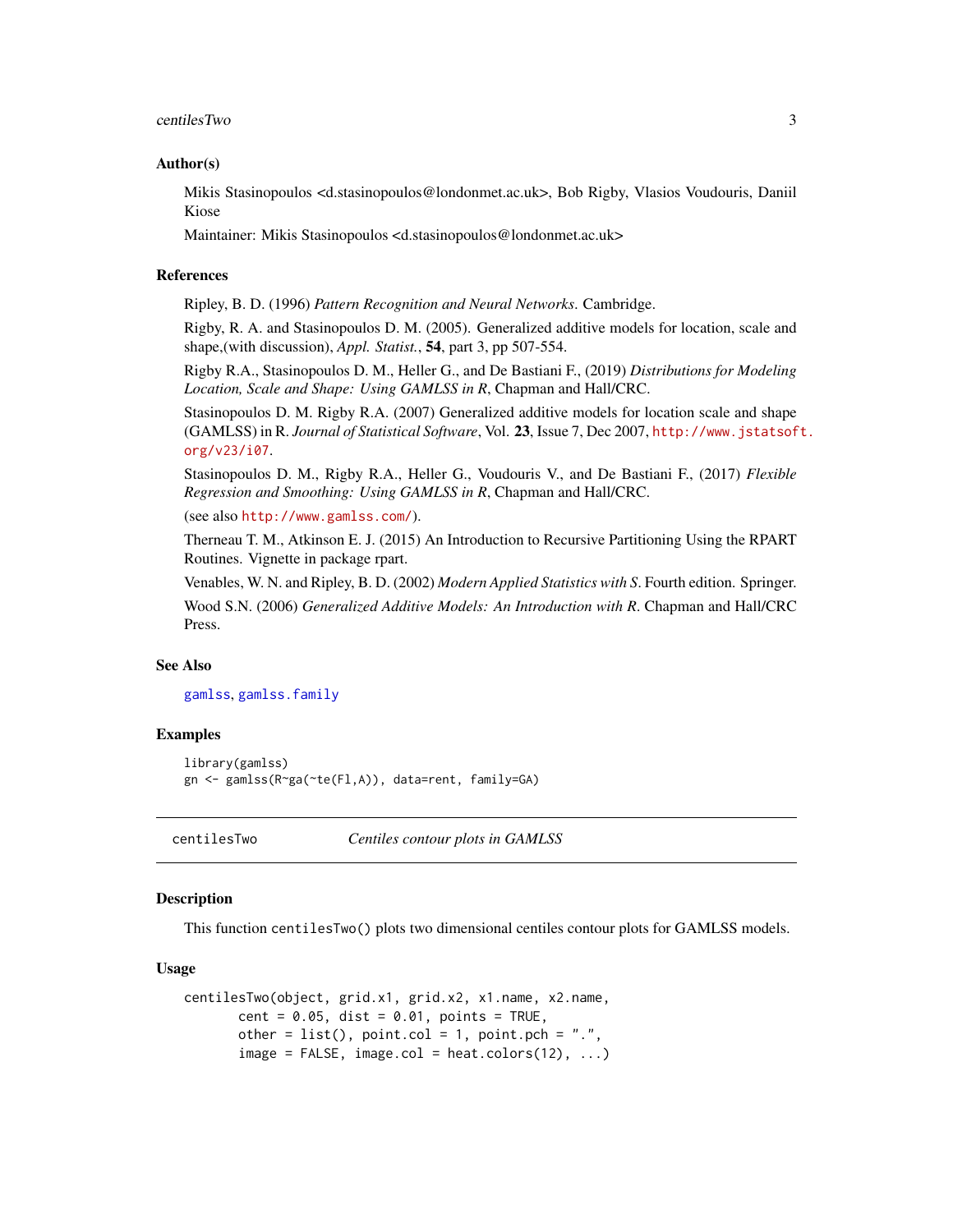#### **Arguments**

| object    | an gamlss object                                          |
|-----------|-----------------------------------------------------------|
| grid.x1   | grid values for x-variable one                            |
| grid.x2   | grid values for x-variable two                            |
| x1.name   | the name of x-variable on                                 |
| x2.name   | the name of x-variable two                                |
| cent      | the required centiles                                     |
| dist      | the distance                                              |
| points    | whether to plot the data points                           |
| other     | a list having other explanatory variables at fixed values |
| point.col | the colour of the data points                             |
| point.pch | the type of the data point                                |
| image     | whether to plot using the image9 function                 |
| image.col | the colour scheme                                         |
|           | for extra arguments for the contour () function           |

#### Details

The function uses the function exclude.too.far() of the package mgcv.

#### Value

Produce a contour plot.

#### Author(s)

Mikis Stasinopoulos <d.stasinopoulos@londonmet.ac.uk>, Bob Rigby, Fernanda De Bastiani

#### References

Rigby, R. A. and Stasinopoulos D. M. (2005). Generalized additive models for location, scale and shape,(with discussion), *Appl. Statist.*, 54, part 3, pp 507-554.

Rigby R.A., Stasinopoulos D. M., Heller G., and De Bastiani F., (2019) *Distributions for Modeling Location, Scale and Shape: Using GAMLSS in R*, Chapman and Hall/CRC.

Stasinopoulos D. M. Rigby R.A. (2007) Generalized additive models for location scale and shape (GAMLSS) in R. *Journal of Statistical Software*, Vol. 23, Issue 7, Dec 2007, [http://www.jstatsof](http://www.jstatsoft.org/v23/i07)t. [org/v23/i07](http://www.jstatsoft.org/v23/i07).

Stasinopoulos D. M., Rigby R.A., Heller G., Voudouris V., and De Bastiani F., (2017) *Flexible Regression and Smoothing: Using GAMLSS in R*, Chapman and Hall/CRC.

(see also <http://www.gamlss.com/>).

Wood S.N. (2006) *Generalized Additive Models: An Introduction with R*. Chapman and Hall/CRC Press.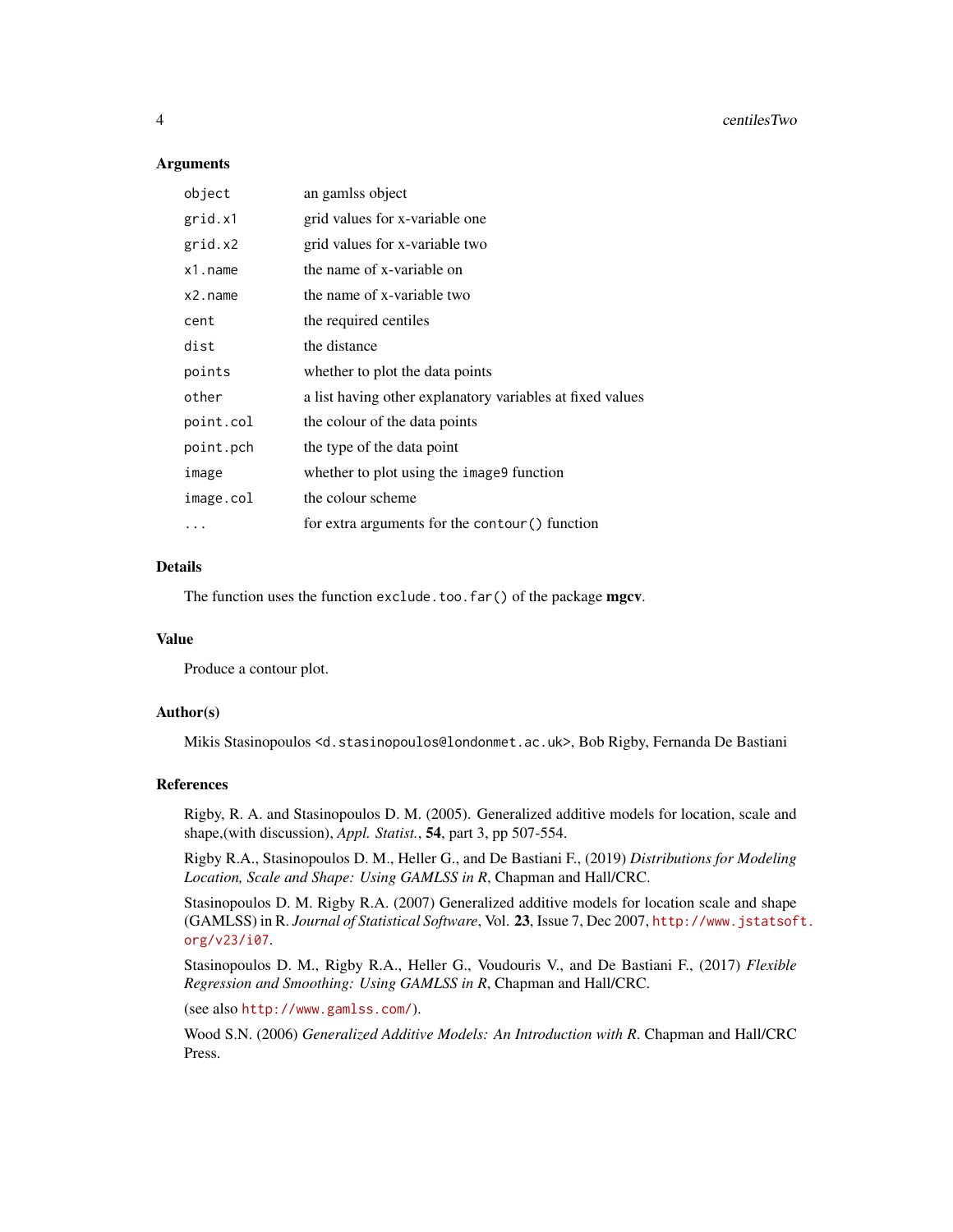#### <span id="page-4-0"></span>fitFixedKnots 5

#### See Also

[centiles](#page-0-0)

#### Examples

```
## Not run:
data(plasma)
m1 <- gamlss(betadiet \sim ga(\simte(age, fiber)), sigma.formula = \sim1,
    nu.formula = \text{sg}(\text{cte}(\text{age}, \text{fiber})), \text{tau}.family = BCTo, data = plasma)
centilesTwo(m1, 18:90, seq(2.5,38, 0.5), age, fiber, cent=0.05, dist=.1,
             xlab="age", ylab='fiber')
centilesTwo(m1, 18:90, seq(2.5,38, 0.5), age, fiber, cent=0.95, dist=.1)
## End(Not run)
```
fitFixedKnots *Functions to Fit Univariate Break Point Regression Models*

#### Description

There are two main functions here. The functions fitFixedKnots allows the fit a univariate regression using piecewise polynomials with "known" break points while the function fitFreeKnots estimates the break points.

#### Usage

```
fitFixedKnots(y, x, weights = NULL, knots = NULL, data = NULL, degree = 3,fixed = NULL, base=c("trun","Bbase"), ...)
fitFreeKnots(y, x, weights = NULL, knots = NULL, degree = 3, fixed =NULL, trace = 0, data = NULL, base=c("trun","Bbase"), ...)
```
#### Arguments

| $\mathsf{x}$ | the x variable (explanatory)                                                                                        |
|--------------|---------------------------------------------------------------------------------------------------------------------|
| y            | the response variable                                                                                               |
| weights      | the prior weights                                                                                                   |
| knots        | the position of the interior knots for fit Fixed Knots or starting values for fit Free Knots                        |
| data         | the data frame                                                                                                      |
| degree       | the degree if the piecewise polynomials                                                                             |
| fixed        | this is to be able to fit fixed break points                                                                        |
| base         | The basis for the piecewise polynomials, turn for truncated (default) and Bbase<br>for B-base piecewise polynomials |
| trace        | controlling the trace of of optim()                                                                                 |
| $\cdots$     | for extra arguments                                                                                                 |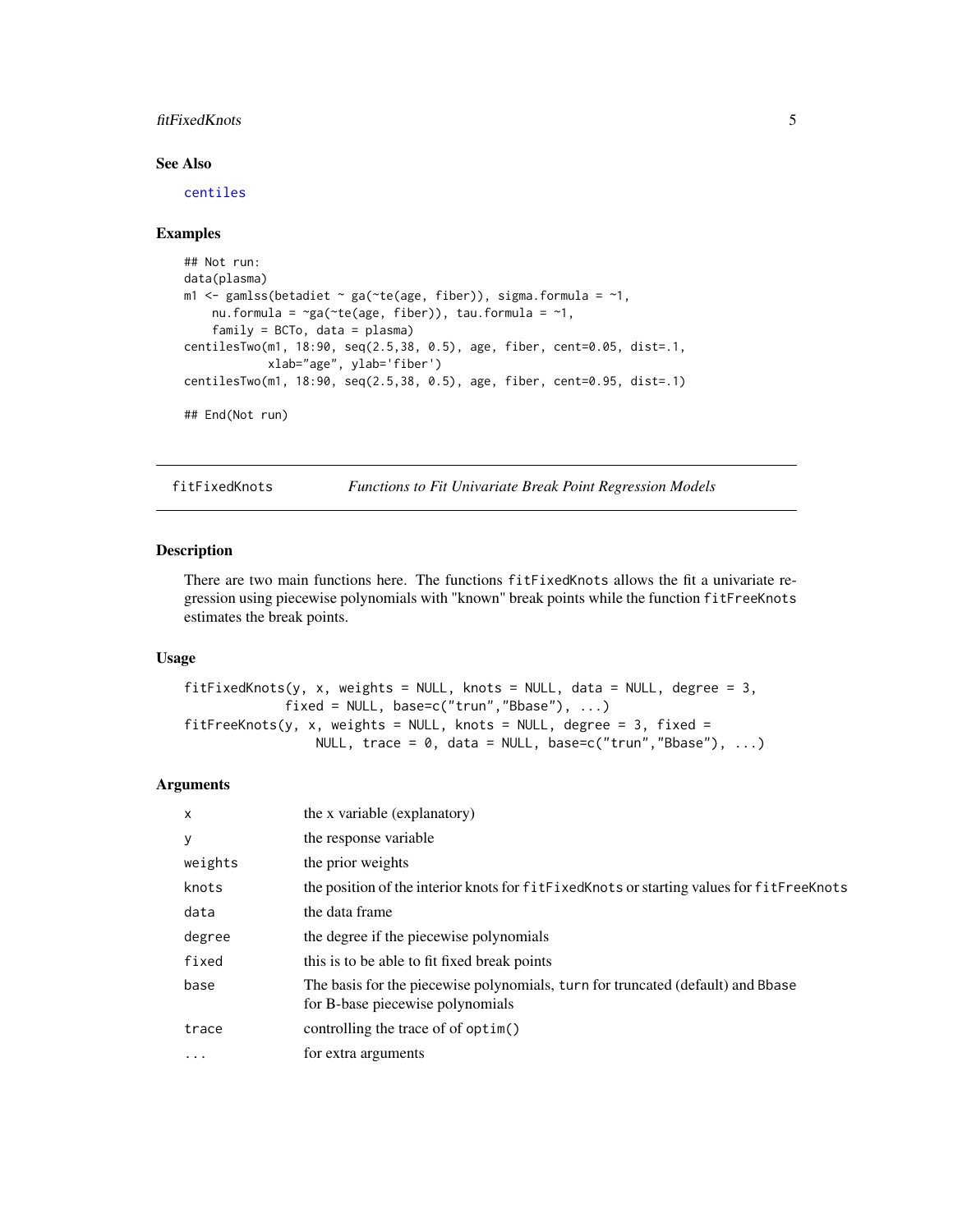#### Details

The functions fitFreeKnots() is loosely based on the curfit.free.knot() function of package DierckxSpline of Sundar Dorai-Raj and Spencer Graves.

#### Value

The functions fitFixedKnots and fitFreeKnots return an object FixBreakPointsReg and FreeBreakPointsReg respectively with the following items:

| fitted.values | the fitted values of the model                    |
|---------------|---------------------------------------------------|
| residuals     | the residuals of the model                        |
| df            | the degrees of freedom fitted in the model        |
| rss           | the residuals sum of squares                      |
| knots         | the knots used in creating the beta-function base |
| fixed         | the fixed break points if any                     |
| breakPoints   | the interior (estimated) break points (or knots)  |
| coef          | the coefficients of the linear part of the model  |
| degree        | the degree of the piecewise polynomial            |
| У             | the y variable                                    |
| x             | the x variable                                    |
| W             | the prior weights                                 |

#### Note

The prediction function in piecewise polynomials using the B-spline basis is tricky because by adding the newdata for x to the current one the B-basis function for the piecewise polynomials changes. This does not seems to be the case with the truncated basis, that is, when the option base="turn" is used (see the example below).

If the newdata are outside the range of the old x then there could a considerable discrepancies between the all fitted values and the predicted ones if the option base="Bbase" is used. The prediction function for the objects FixBreakPointsReg or FreeBreakPointsReg has the option old.x.range=TRUE which allow the user two choices:

The first is to use the old end-points for the creation of the new B-basis which were determine from the original range of x. This choice is implemented as a default in the predict method for FixBreakPointsReg and FreeBreakPointsReg objects with the argument old.x.range=TRUE.

The second is to create new end-points from the new and old data x values. In this case the range of x will be bigger that the original one if the newdata has values outside the original x range. In this case (old.x.range=FALSE) the prediction could be possible better outside the x range but would not coincide with the original predictions i.e. fitted(model) since basis have changed.

#### Author(s)

Mikis Stasinopoulos <d.stasinopoulos@londonmet.ac.uk>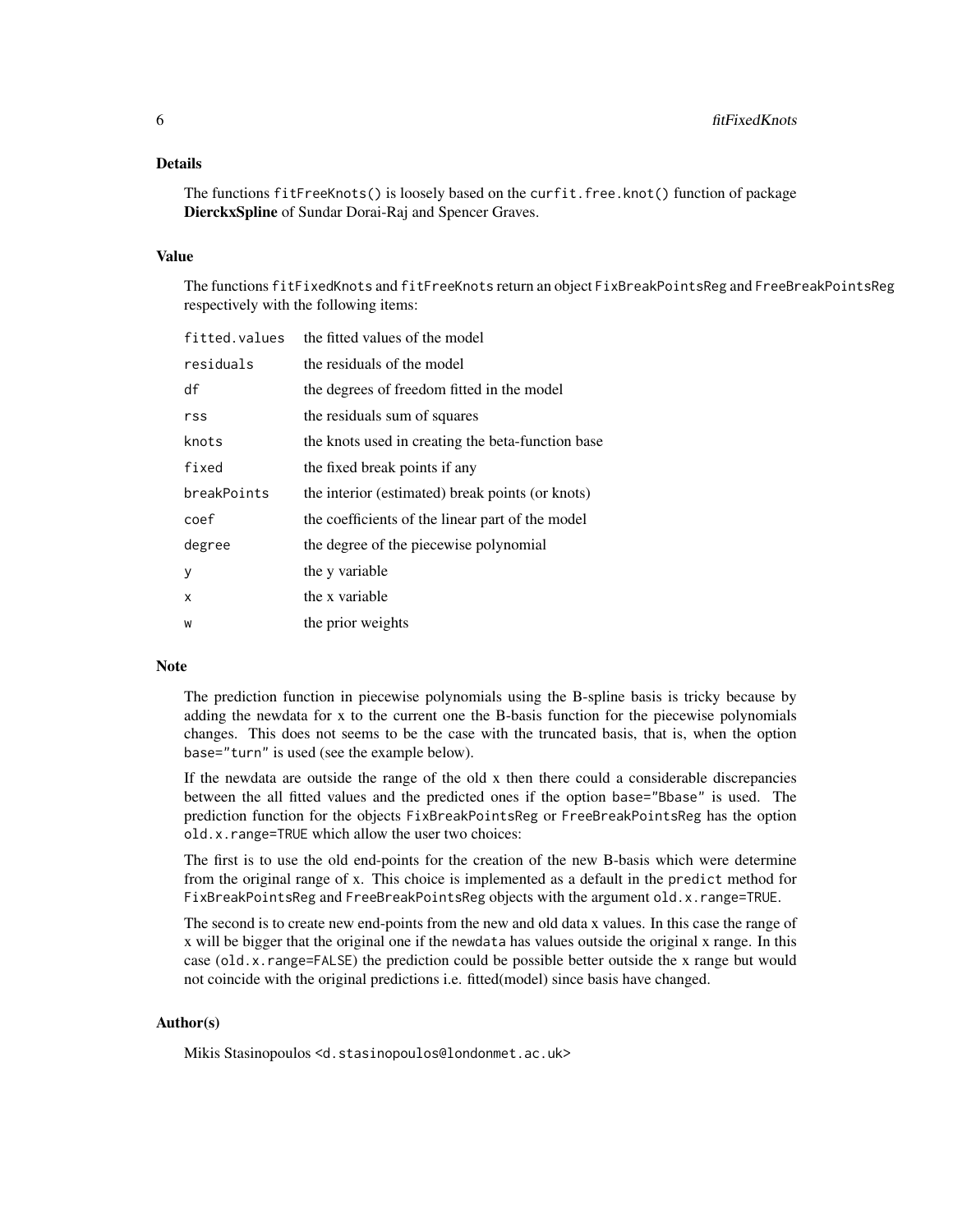#### fitFixedKnots 7

#### References

Dierckx, P. (1991) *Curve and Surface Fitting with Splines*, Oxford Science Publications

Rigby, R. A. and Stasinopoulos D. M. (2005). Generalized additive models for location, scale and shape,(with discussion), *Appl. Statist.*, 54, part 3, pp 507-554.

Rigby R.A., Stasinopoulos D. M., Heller G., and De Bastiani F., (2019) *Distributions for Modeling Location, Scale and Shape: Using GAMLSS in R*, Chapman and Hall/CRC.

Stasinopoulos D. M. Rigby R.A. (2007) Generalized additive models for location scale and shape (GAMLSS) in R. *Journal of Statistical Software*, Vol. 23, Issue 7, Dec 2007, [http://www.jstatsof](http://www.jstatsoft.org/v23/i07)t. [org/v23/i07](http://www.jstatsoft.org/v23/i07).

Stasinopoulos D. M., Rigby R.A., Heller G., Voudouris V., and De Bastiani F., (2017) *Flexible Regression and Smoothing: Using GAMLSS in R*, Chapman and Hall/CRC.

(see also <http://www.gamlss.com/>).

#### Examples

```
# creating a linear + linear function
  x \leq -\text{seq}(0, 10, \text{ length.out}=201)knot <-5set.seed(12543)
 mu <- ifelse(x<=knot,5+0.5*x,5+0.5*x+(x-knot))
 y <- rNO(201, mu=mu, sigma=.5)
# plot the data
 plot(y~x, xlim=c(-1,13), ylim=c(3,18))
# fit model using fixed break points
m1 <- fitFixedKnots(y, x, knots=5, degree=1)
knots(m1)
lines(fitted(m1)~x, col="red")
# now estimating the knot
m2 <- fitFreeKnots(y, x, knots=5, degree=1)
knots(m2)
summary(m2)
# now predicting
plot(y~x, xlim=c(-5,13), ylim=c(3,18))
lines(fitted(m2)~x, col="green", lwd=3)
points(-2:13,predict(m2, newdata=-2:13), col="red",pch = 21, bg="blue")
points(-2:13,predict(m2, newdata=-2:13, old.x.range=FALSE), col="red",pch = 21, bg="grey")
# fit different basis
m21 <- fitFreeKnots(y, x, knots=5, degree=1, base="Bbase")
deviance(m2)
deviance(m21) # should be identical
# predicting with m21
plot(y~x, xlim=c(-5,13), ylim=c(3,18))
lines(fitted(m21)~x, col="green", lwd=3)
points(-2:13,predict(m21, newdata=-2:13), col="red",pch = 21, bg="blue")
points(-2:13,predict(m21, newdata=-2:13, old.x.range=FALSE), col="red",pch = 21, bg="grey")
```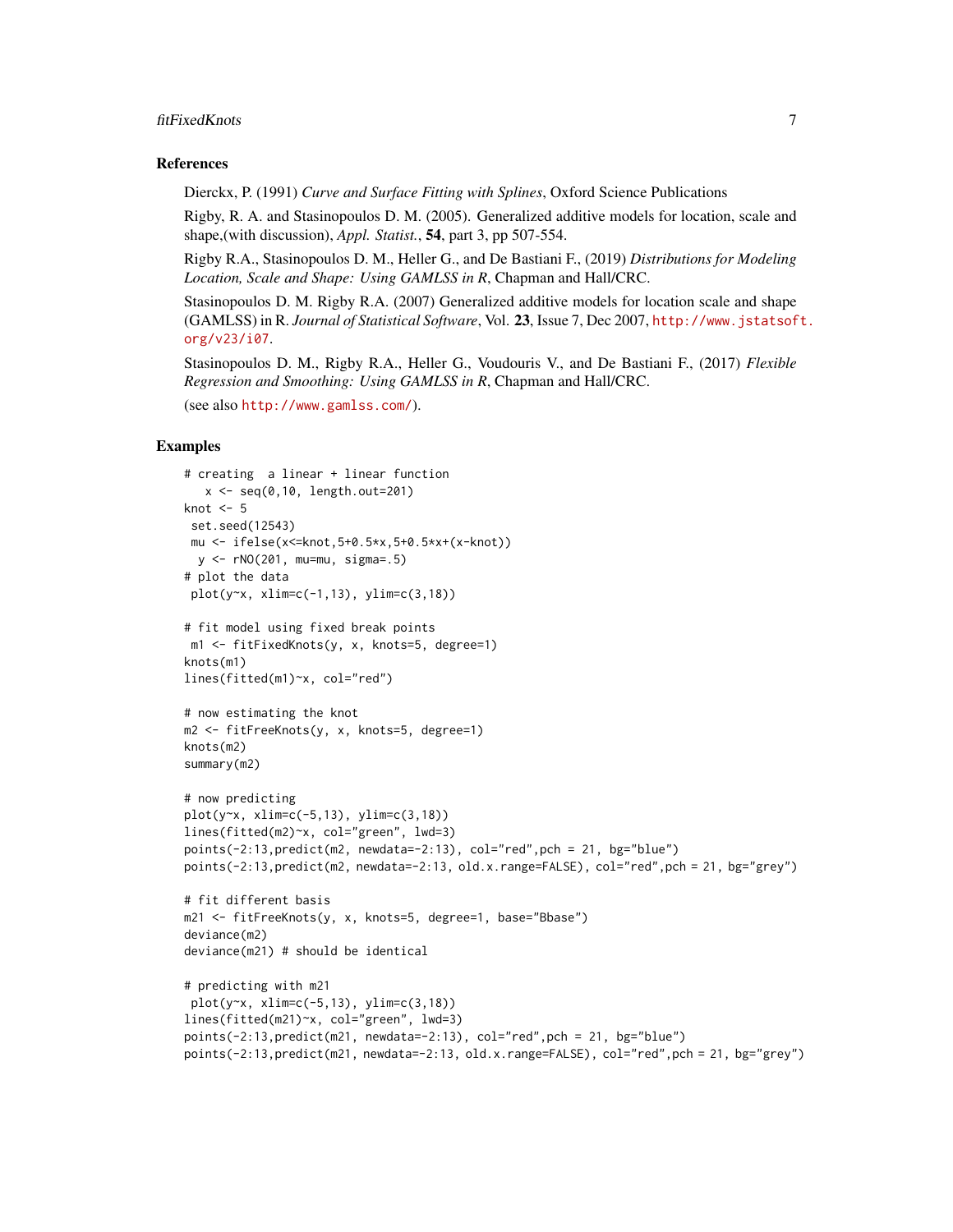<span id="page-7-1"></span><span id="page-7-0"></span>The fk() function is a additive function to be used for GAMLSS models. It is an interface for the fitFreeKnots() function of package gamlss.util. The functions fitFreeKnots() was first based on the curfit.free.knot() function of package DierckxSpline of Sundar Dorai-Raj and Spencer Graves. The function fk() allows the user to use the free knots function fitFreeKnots() within gamlss. The great advantage of course comes from the fact GAMLSS models provide a variety of distributions and diagnostics.

#### Usage

```
fk(x, start=NULL, control=fk.control(...), ...)fk.control(degree = 1, all.fixed = FALSE, fixed = NULL, base = c("trun", "Bbase"))
```
#### Arguments

| X         | the x-variable                                                                                                          |
|-----------|-------------------------------------------------------------------------------------------------------------------------|
| start     | starting values for the breakpoints. If are set the number of break points is also<br>determined by the length of start |
| control   | the degree of the spline function fitted                                                                                |
| $\ddots$  | for extra arguments                                                                                                     |
| degree    | the degree of the based function                                                                                        |
| all.fixed | whether to fix all parameter                                                                                            |
| fixed     | the fixed break points                                                                                                  |
| base      | Which base should be used                                                                                               |

#### Details

Note that fk itself does no smoothing; it simply sets things up for the function gamlss() which in turn uses the function additive.fit() for backfitting which in turn uses gamlss.fk(). Note that, finding the break points is not a trivial problem and therefore multiple maximum points can occur. More details about the free knot splines can be found in package Dierckx, (1991).

The gamlss algorithm used a modified backfitting in this case, that is, it fits the linear part fist. Note that trying to predict outside the x-range can be dangerous as the example below shows.

#### Value

The gamlss object saved contains the last fitted object which can be accessed using obj\$par.coefSmo where obj is the fitted gamlss object par is the relevant distribution parameter.

#### Author(s)

Mikis Stasinopoulos <mikis.stasinopoulos@gamlss.org>, Bob Rigby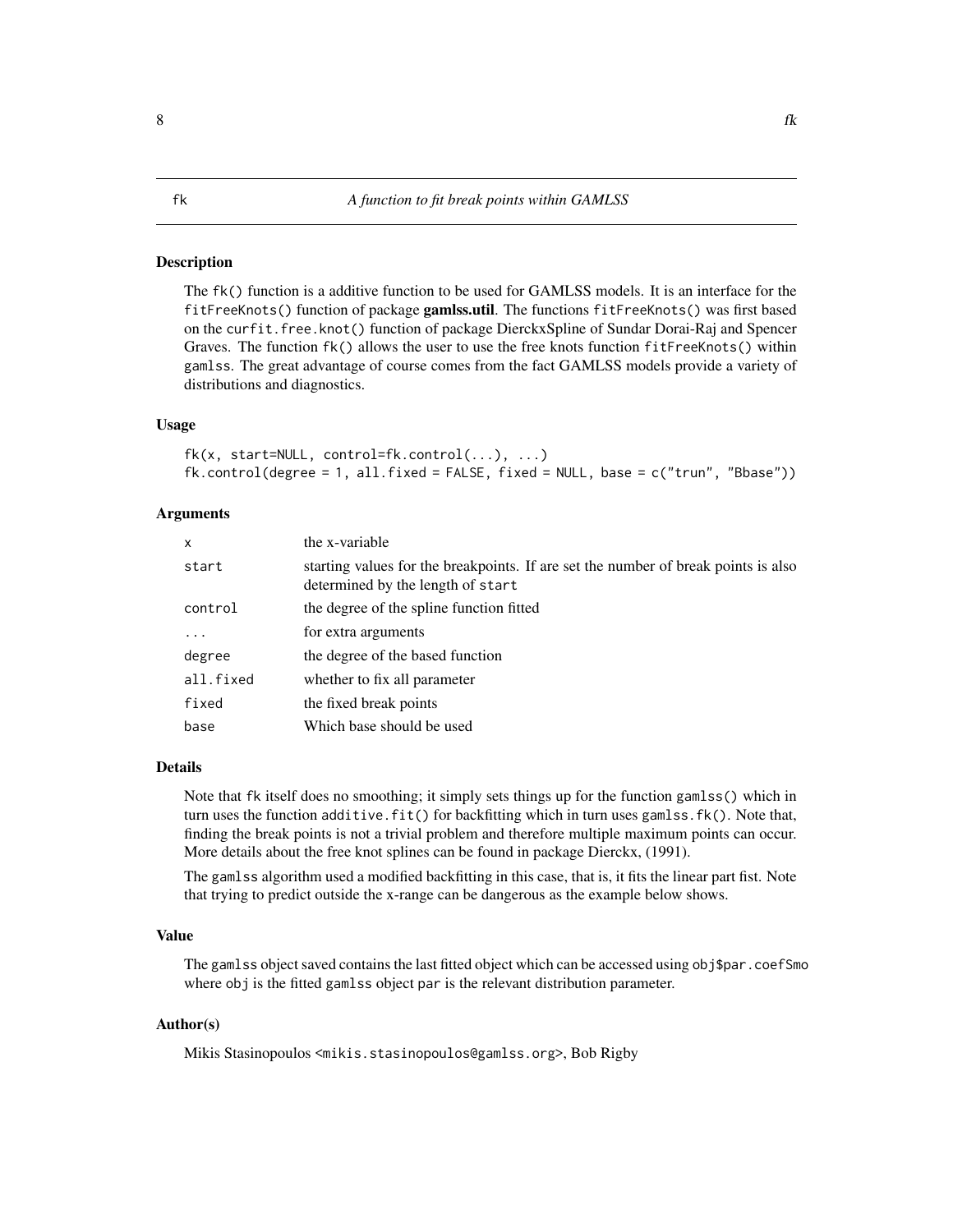#### <span id="page-8-0"></span>References

Dierckx, P. (1991) *Curve and Surface Fitting with Splines*, Oxford Science Publications

Stasinopoulos D. M., Rigby R.A. and Akantziliotou C. (2006) Instructions on how to use the GAMLSS package in R. Accompanying documentation in the current GAMLSS help files, (see also <http://www.gamlss.org/>).

Stasinopoulos D. M. Rigby R.A. (2007) Generalized additive models for location scale and shape (GAMLSS) in R. *Journal of Statistical Software*, Vol. 23, Issue 7, Dec 2007, [http://www.jstatsof](http://www.jstatsoft.org/v23/i07)t. [org/v23/i07](http://www.jstatsoft.org/v23/i07).

#### See Also

[gamlss.fk](#page-13-1)

#### Examples

```
## creating a linear + linear function
x \leq -\text{seq}(0, 10, \text{ length.out}=201)knot <- 5
set.seed(12543)
mu <- ifelse(x<=knot,5+0.5*x,5+0.5*x+1.5*(x-knot))
y <- rNO(201, mu=mu, sigma=.5)
## plot the data
plot(y~x, xlim=c(-1,13), ylim=c(3,23))
## fit model using curfit
m1 <- fitFreeKnots(y, x, knots=3, degree=1)
knots(m1)
## fitted values
lines(fitted(m1)~x, col="red", lwd="3")
## predict
pm1<-predict(m1, newdata=-1:12)
points(-1:12,pm1, col="red",pch = 21, bg="blue")
#------------------------------------------------
## now gamlss
#------------------------------------------------
## now negative binomial data
knot=4
eta1 <- ifelse(x<=knot,0.8+0.08*x,.8+0.08*x+.3*(x-knot))
plot(eta1~x)
set.seed(143)
y <- rNBI(201, mu=exp(eta1), sigma=.1)
da <- data.frame(y=y,x=x)
plot(y~x, data=da)
## getting the break point using profile deviance
n1 <- quote(gamlss(y ~ x+I((x>this)*(x-this)), family=NBI, data=da))
prof.term(n1, min=1, max=9, criterion="GD", start.prev=FALSE)
## now fit the model using fk
g1 <- gamlss(y~fk(x, degree=1, start=c(4)), data=da, family=NBI)
## get the breakpoint
knots(getSmo(g1))
## summary of the gamlss object FreeBreakPointsReg object
getSmo(g1)
```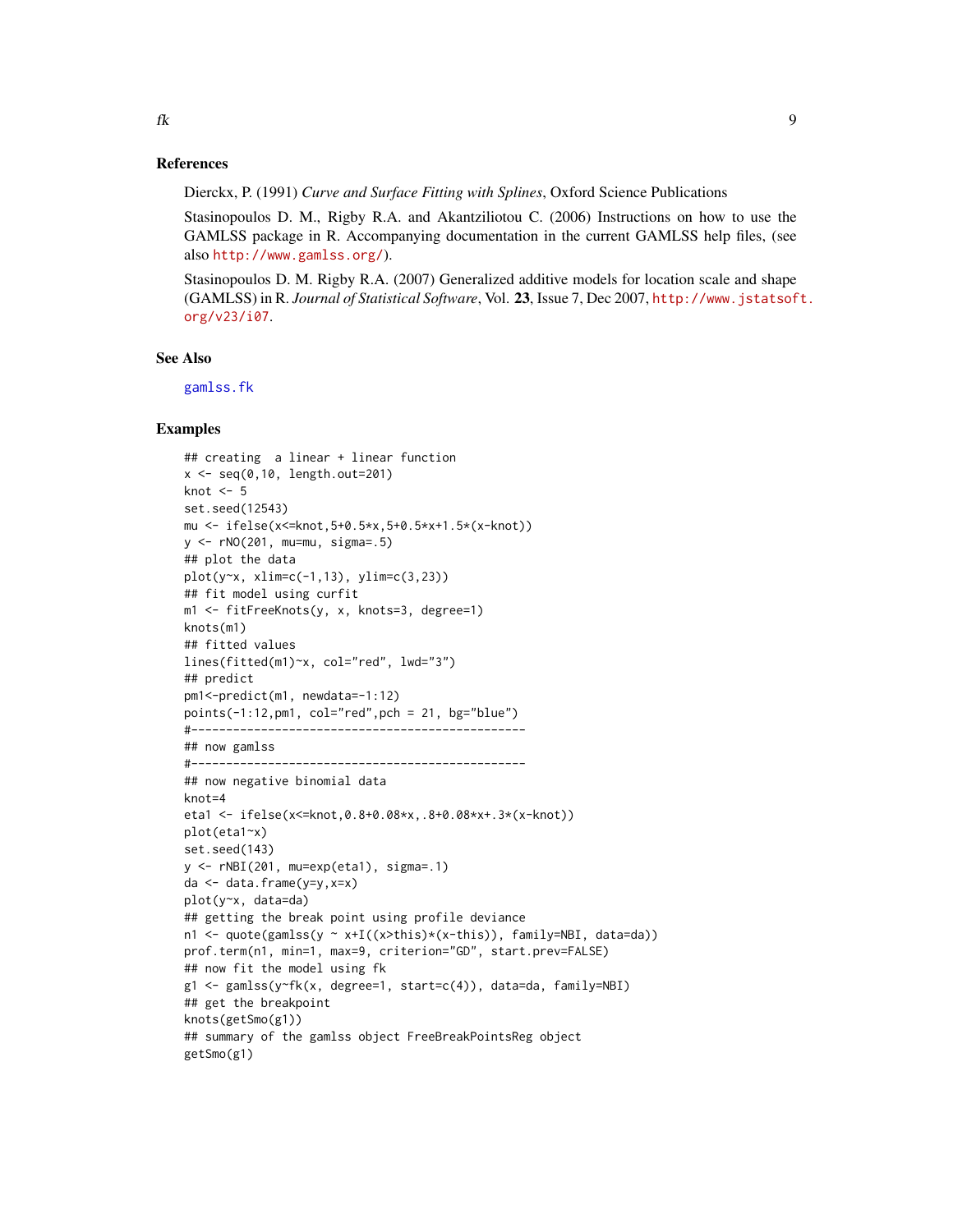```
## plot fitted model
plot(y~x, data=da)
lines(fitted(g1)~x, data=da, col="red")
#------------------------------------------------
## the aids data as example where things can go wrong
## using fk()
data(aids)
a1<-gamlss(y~x+fk(x, degree=1, start=25)+qrt, data=aids, family=NBI)
knots(getSmo(a1))
# using profile deviance
aids.1 <- quote(gamlss(y \sim x+I((x>this)*(x-this))+qrt,family=NBI,data=aids))
prof.term(aids.1, min=16, max=21, step=.1, start.prev=FALSE)
## The Maximum Likelihood estimator is 18.33231 not 17.37064
## plotting the fit
with(aids, plot(x,y,pch=21,bg=c("red","green3","blue","yellow")[unclass(qrt)]))
lines(fitted(a1)~aids$x)
#-------------------------------------------------
```
ga *A interface functions to use Simon Wood's gam() and bam() functions within GAMLSS*

#### Description

The ga() and ba() functions are a additive functions to be used within GAMLSS models. They are interfaces for the gam() and the bam() functions of package mgcv of Simon Wood. The functions gam() and the bam() allows the user to use all the available smoothers of the package mcgv() within gamlss. The great advantage of course come from fitting models outside the exponential family.

#### Usage

```
ga(formula, control = ga.contrib(...), ...)ba(formula, control = ba.contrib(...), ...)ga.control(offset = NULL, method = "REML",optimizer = c("outer", "newton"), control = list(),scale = 0, select = FALSE, knots = NULL,
         sp = NULL, min.sp = NULL, H = NULL, gamma = 1,
         paraPen = NULL, in.out = NULL,
         drop.unused.levels = TRUE, drop.intercept = NULL,
         discrete = FALSE, ...)ba.control(offset = NULL, method = "fREM", control = list(),select = FALSE, scale = 0, gamma = 1, knots = NULL,sp = NULL, min.sp = NULL, paraPen = NULL,
         chunk.size = 10000, rho = 0, AR.start = NULL,
         discrete = TRUE, cluster = NULL, nthreads = 2,
```
<span id="page-9-0"></span> $10$  ga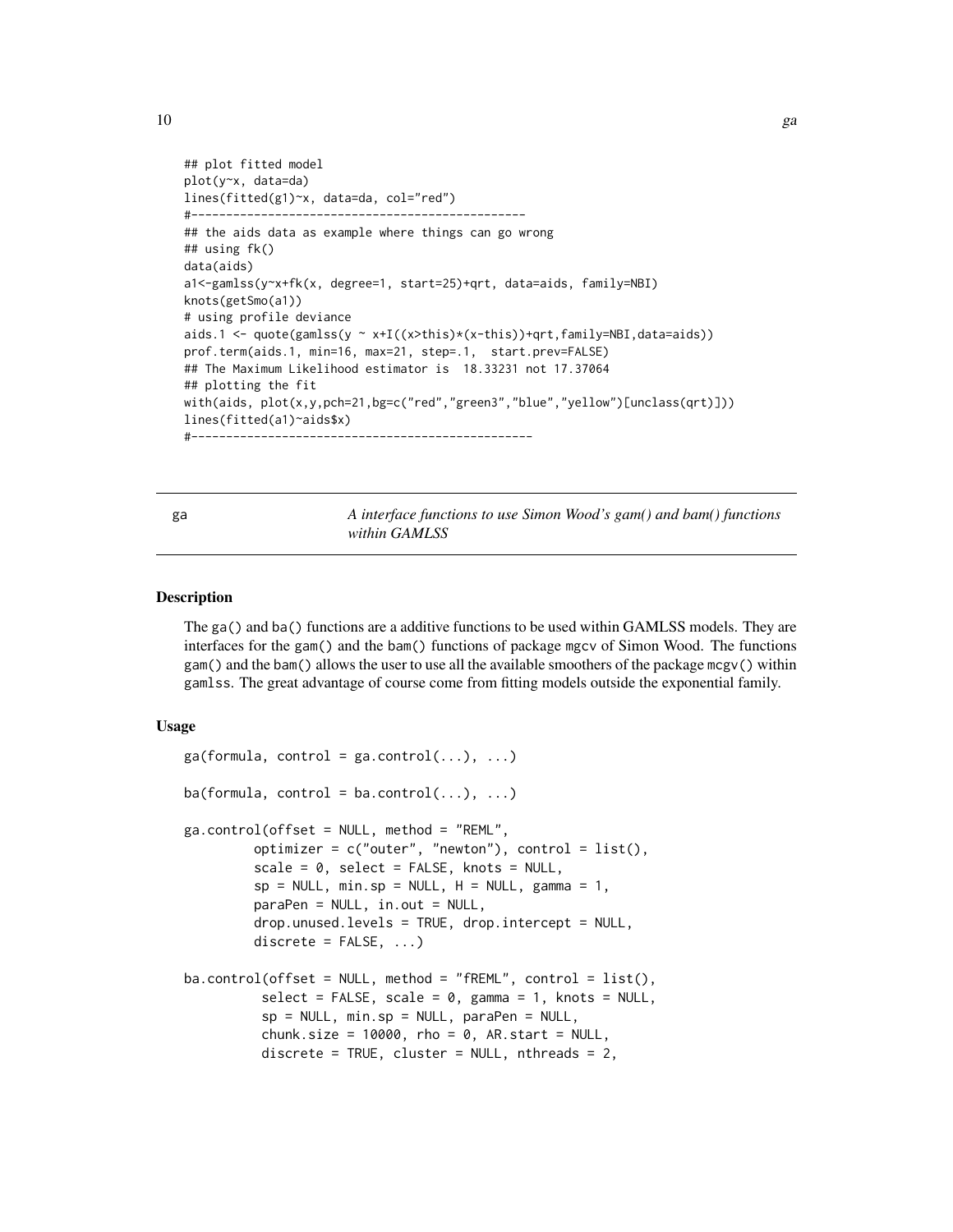$gc. level = 1, use. chol = FALSE, samfrac = 1,$ coef = NULL, drop.unused.levels = TRUE, drop.intercept =  $NULL, ...)$ 

## Arguments

| formula            | A formula containing $s()$ and te functions i.e. $\sim s(x1) + te(x2,x3)$ .                                          |
|--------------------|----------------------------------------------------------------------------------------------------------------------|
| offset             | the offset in the formula                                                                                            |
| method             | the method argument in gam() and bam()                                                                               |
| optimizer          | the method optimizer in gam()                                                                                        |
| control            | values for the gam.control()                                                                                         |
| scale              | for the scale parameter                                                                                              |
| select             | the select argument in gam() and bam()                                                                               |
| knots              | the knots argument in gam() and bam()                                                                                |
| sp                 | the sp argument in gam() and bam()                                                                                   |
| min.sp             | the min. sp argument in gam() and bam()                                                                              |
| H                  | a user supplied fixed quadratic penalty on the parameters in gam()                                                   |
| gamma              | the gamma argument in gam() and bam()                                                                                |
| paraPen            | the paraPen argument in gam() and bam()                                                                              |
| in.out             | the in. out argument in gam()                                                                                        |
| drop.unused.levels |                                                                                                                      |
|                    | by default unused levels are dropped from factors before fitting for gam() and<br>bam()                              |
| drop.intercept     | set to TRUE to force the model to really not have the a constant in the parametric<br>model part for gam() and bam() |
| discrete           | see bam and gam for details                                                                                          |
| chunk.size         | see the help for bam().                                                                                              |
| rho                | for an AR1 error model, see the help for bam()                                                                       |
| AR.start           | for an AR1 error model, see the help for bam()                                                                       |
| cluster            | see the help for bam()                                                                                               |
| nthreads           | Number of threads to use for non-cluster computation see the help for bam()                                          |
| gc.level           | keepingf the memory footprint down, see the help for bam()                                                           |
| use.chol           | see the help for bam()                                                                                               |
| samfrac            | see the help for bam()                                                                                               |
| coef               | initial values for model coefficients                                                                                |
| $\cdots$           | extra options to pass to gam.control()                                                                               |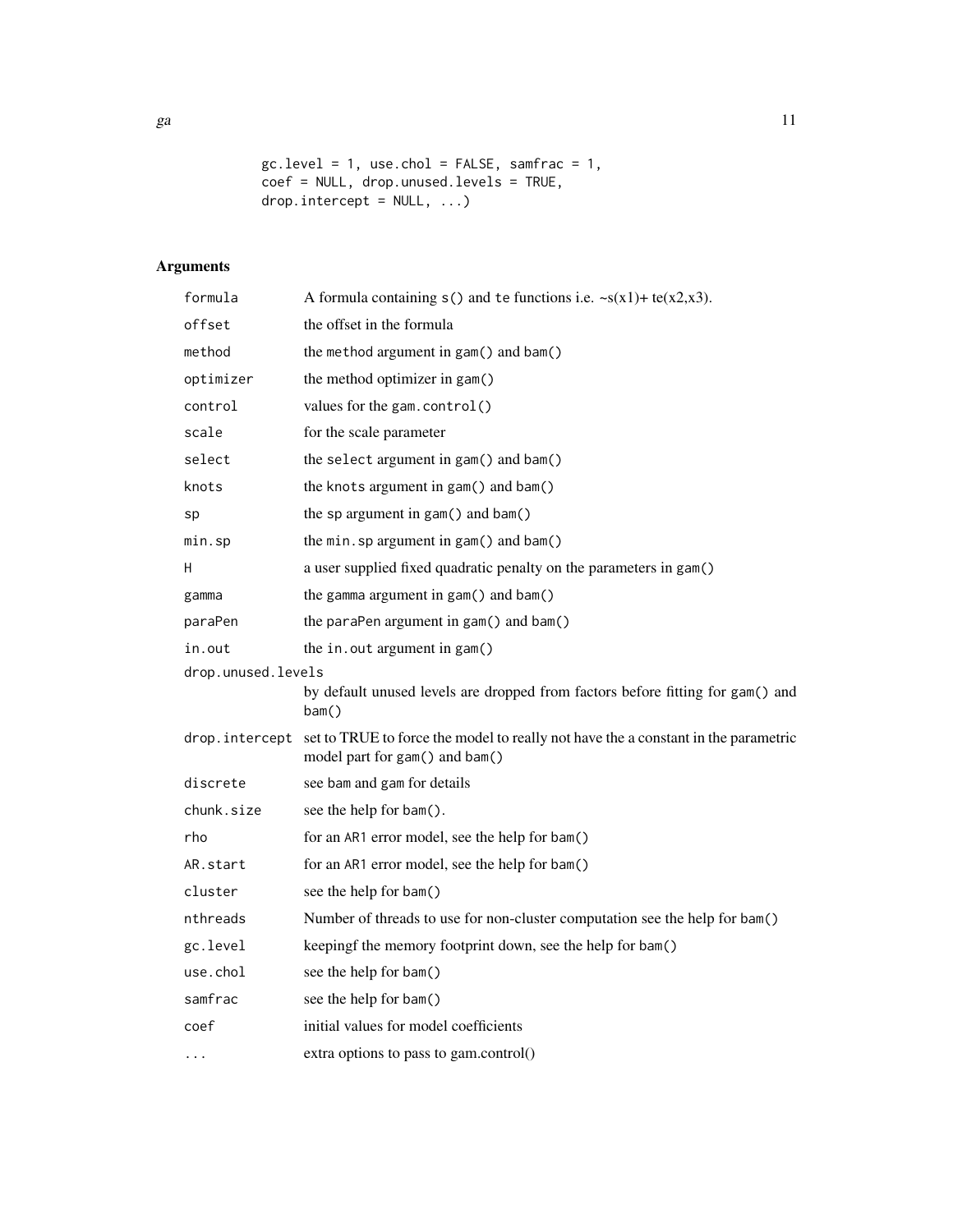#### Details

Note that ga itself does no smoothing; it simply sets things up for the function gamlss() which in turn uses the function additive.fit() for back-fitting which in turn uses gamlss.ga()

Note that, in our (limited) experience, for normal errors or exponential family, the fitted models using gam() and ga() within gamlss() are identical or at least very similar. This is particularly true if the default values for gam() are used.

#### Value

the fitted values of the smoother is returned, endowed with a number of attributes. The smoother fitted values are used in the construction of the overall fitted values of the particular distribution parameter. The attributes can be use to obtain information about the individual fit. In particular the coefSmo within the parameters of the fitted model contains the final additive fit.

#### Warning

The function is experimental so please report any peculiar behaviour to the authors

#### Author(s)

Mikis Stasinopoulos, <d.stasinopoulos@londonmet.ac.uk>

#### References

Rigby, R. A. and Stasinopoulos D. M. (2005). Generalized additive models for location, scale and shape,(with discussion), *Appl. Statist.*, 54, part 3, pp 507-554.

Rigby R.A., Stasinopoulos D. M., Heller G., and De Bastiani F., (2019) *Distributions for Modeling Location, Scale and Shape: Using GAMLSS in R*, Chapman and Hall/CRC.

Stasinopoulos D. M. Rigby R.A. (2007) Generalized additive models for location scale and shape (GAMLSS) in R. *Journal of Statistical Software*, Vol. 23, Issue 7, Dec 2007, [http://www.jstatsof](http://www.jstatsoft.org/v23/i07)t. [org/v23/i07](http://www.jstatsoft.org/v23/i07).

Stasinopoulos D. M., Rigby R.A., Heller G., Voudouris V., and De Bastiani F., (2017) *Flexible Regression and Smoothing: Using GAMLSS in R*, Chapman and Hall/CRC.

(see also <http://www.gamlss.com/>).

Wood S.N. (2006) *Generalized Additive Models: An Introduction with R*. Chapman and Hall/CRC Press.

#### Examples

```
library(mgcv)
data(rent)
#---------------------------------------------------------
## normal errors one x-variable
ga1 <- gam(R~s(Fl, bs="ps", k=20), data=rent, method="REML")
gn1 <- gamlss(R~ga(~s(Fl, bs="ps", k=20), method="REML"), data=rent) # additive
gb1 <- gamlss(R~pb(Fl), data=rent) # additive
AIC(ga1,gn1, gb1, k=0)
AIC(ga1,gn1, gb1)
```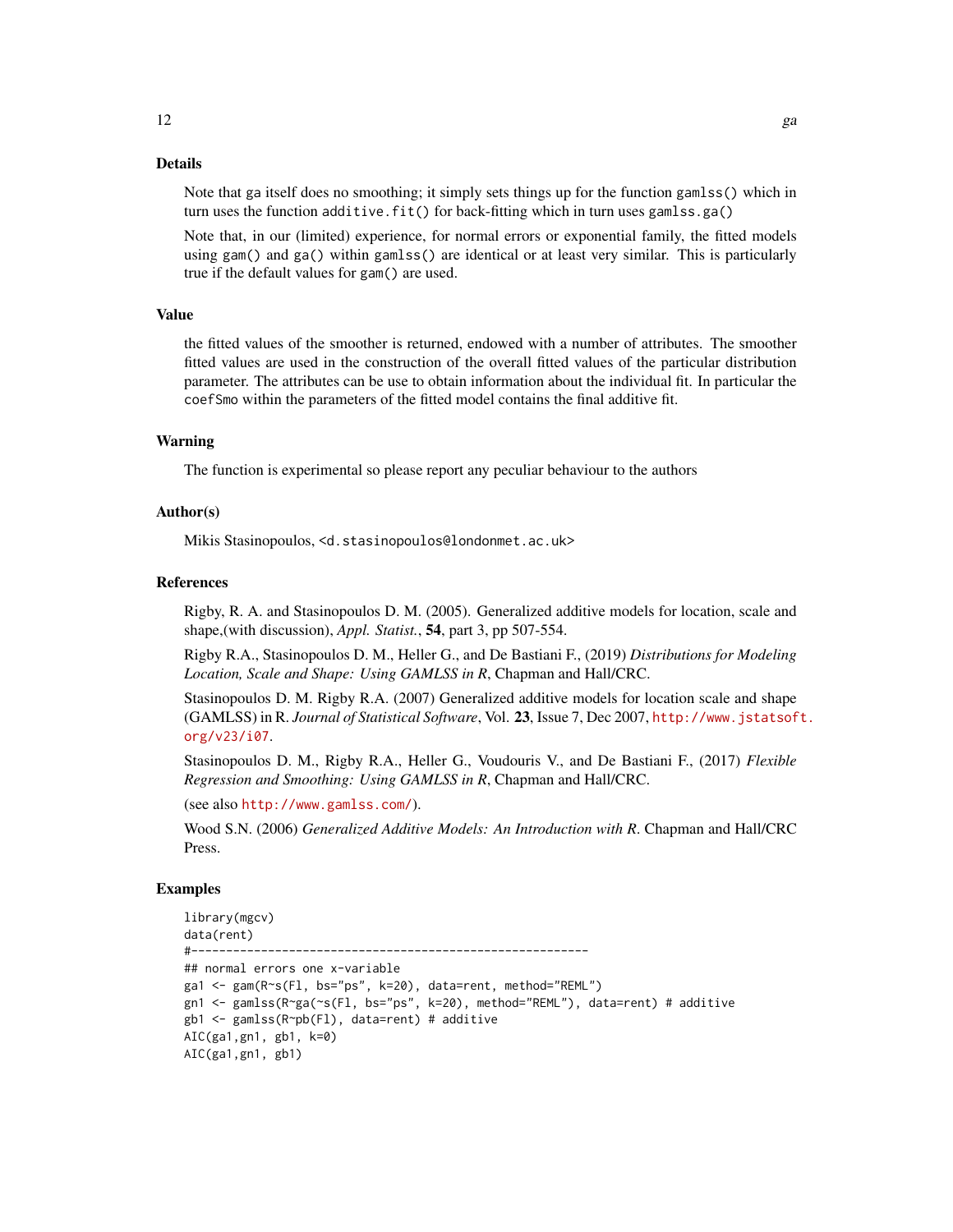```
#--------------------------------------------------------
## normal error additive in Fl and A
ga2 <- gam(R~s(Fl)+s(A), method="REML", data=rent)
gn2 <- gamlss(R~ga(~s(Fl)+s(A), method="REML"), data=rent) # additive
gb2 <- gamlss(R~pb(Fl)+pb(A), data=rent) # additive
AIC(ga2,gn2, gb2, k=0)
AIC(ga2,gn2, gb2)
#---------------------------------------------------------
## Not run:
## gamma error additive in Fl and A
ga3 <- gam(R~s(Fl)+s(A), method="REML", data=rent, family=Gamma(log))
gn3 <- gamlss(R~ga(~s(Fl)+s(A), method="REML"), data=rent, family=GA)# additive
gb3 <- gamlss(R~pb(Fl)+pb(A), data=rent, family=GA) # additive
AIC(ga3,gn3, gb3, k=0)
AIC(ga3,gn3, gb3)
#---------------------------------------------------------
## gamma error surface fitting
ga4 <-gam(R~s(Fl,A), method="REML", data=rent, family=Gamma(log))
gn4 <- gamlss(R~ga(~s(Fl,A), method="REML"), data=rent, family=GA)
AIC(ga4,gn4, k=0)
AIC(ga4,gn4)
## plot the fitted surfaces
op<-par(mfrow=c(1,2))
vis.gam(ga4)
vis.gam(getSmo(gn4))
par(op)
## contour plot using mgcv's plot() function
plot(getSmo(gn4))
#---------------------------------------------------------
## predict
newrent <- data.frame(expand.grid(Fl=seq(30,120,5), A=seq(1890,1990,5 )))
newrent1 <-newrent2 <- newrent
newrent1$pred <- predict(ga4, newdata=newrent, type="response")
newrent2$pred <- predict(gn4, newdata=newrent, type="response")
library(lattice)
wf1<-wireframe(pred~Fl*A, newrent1, aspect=c(1,0.5), drape=TRUE,
             colorkey=(list(space="right", height=0.6)), main="gam()")
wf2<-wireframe(pred~Fl*A, newrent2, aspect=c(1,0.5), drape=TRUE,
          colorkey=(list(space="right", height=0.6)), main="gamlss()")
print(wf1, split=c(1,1,2,1), more=TRUE)
print(wf2, split=c(2,1,2,1))
#---------------------------------------------------------
##gamma error two variables te() function
ga5 <- gam(R~te(Fl,A), data=rent, family=Gamma(log))
gn5 <- gamlss(R~ga(~te(Fl,A)), data=rent, family=GA)
AIC(ga5,gn5)
AIC(ga5,gn5, k=0)
op<-par(mfrow=c(1,2))
vis.gam(ga5)
vis.gam(getSmo(gn5))
par(op)
#----------------------------------------------------------
## use of Markov random fields
```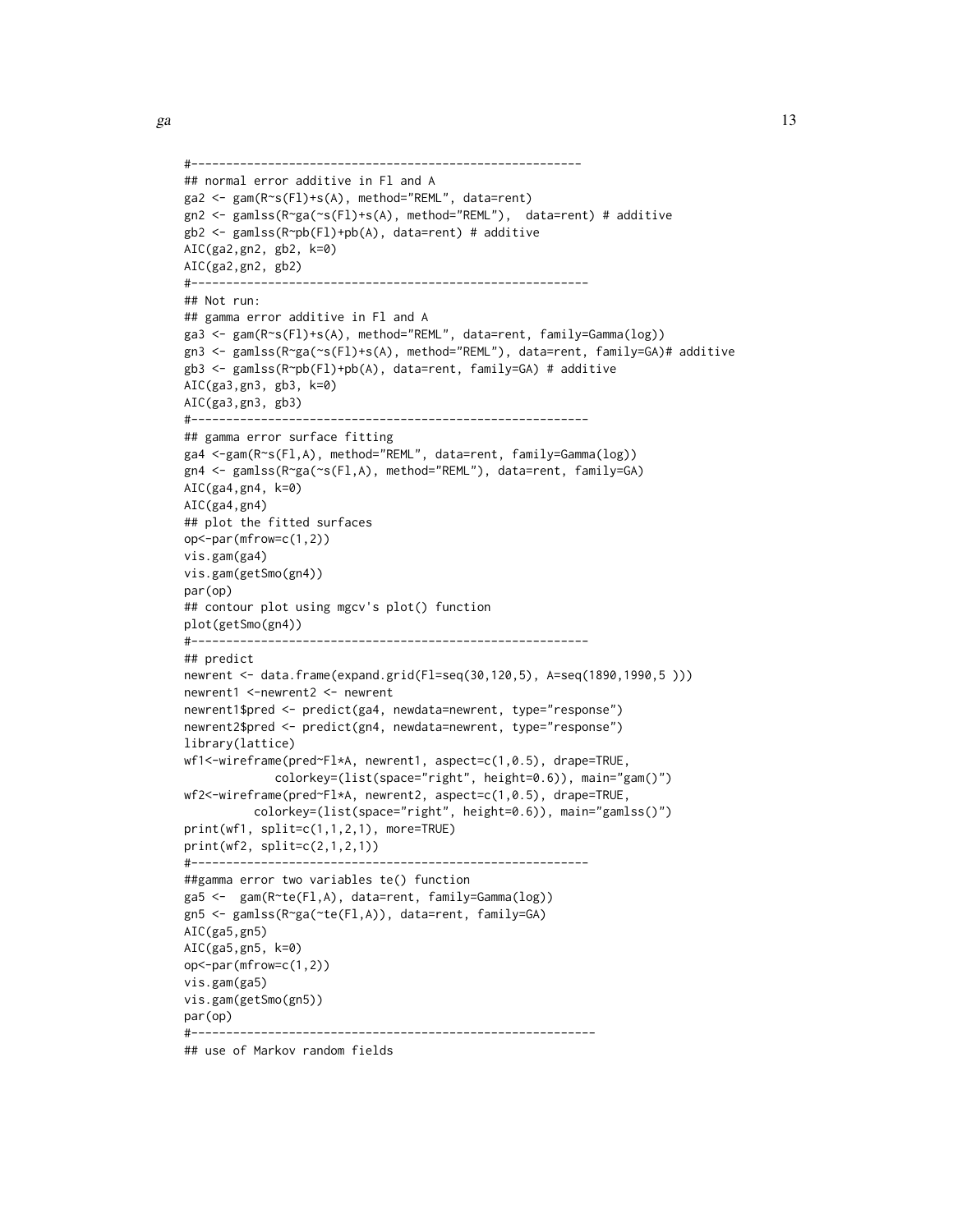```
## example from package mgcv of Simon Wood
## Load Columbus Ohio crime data (see ?columbus for details and credits)
data(columb) ## data frame
data(columb.polys) ## district shapes list
xt <- list(polys=columb.polys) ## neighbourhood structure info for MRF
## First a full rank MRF...
b <- gam(crime ~ s(district,bs="mrf",xt=xt),data=columb,method="REML")
bb <- gamlss(crime~ ga(~s(district,bs="mrf",xt=xt), method="REML"), data=columb)
AIC(b, bb, k=0)op<-par(mfrow=c(2,2))
plot(b,scheme=1)
plot(bb$mu.coefSmo[[1]], scheme=1)
## Compare to reduced rank version...
b <- gam(crime ~ s(district,bs="mrf",k=20,xt=xt),data=columb,method="REML")
bb <- gamlss(crime~ ga(~s(district,bs="mrf",k=20,xt=xt), method="REML"),
             data=columb)
AIC(b,bb, k=0)
plot(b,scheme=1)
plot(bb$mu.coefSmo[[1]], scheme=1)
par(op)
## An important covariate added...
b \leq gam(crime \sim s(district, bs="mrf", k=20, xt=xt)+s(income),
         data=columb,method="REML")
## x in gam()
bb <- gamlss(crime~ ga(~s(district,bs="mrf",k=20,xt=xt)+s(income),
             method="REML"), data=columb)
## x in gamlss()
bbb <- gamlss(crime~ ga(~s(district,bs="mrf",k=20,xt=xt),
             method="REML")+pb(income), data=columb)
AIC(b,bb,bbb)
## ploting the fitted models
op<-par(mfrow=c(2,2))
plot(b,scheme=c(0,1))
plot(getSmo(bb), scheme=c(0,1))
par(op)
plot(getSmo(bbb, which=2))
## plot fitted values by district
op<- par(mfrow=c(1,2))
fv <- fitted(b)
names(fv) <- as.character(columb$district)
fv1 <- fitted(bbb)
names(fv1) <- as.character(columb$district)
polys.plot(columb.polys,fv)
polys.plot(columb.polys,fv1)
par(op)
## End(Not run)
## bam
```
<span id="page-13-1"></span>

<span id="page-13-0"></span>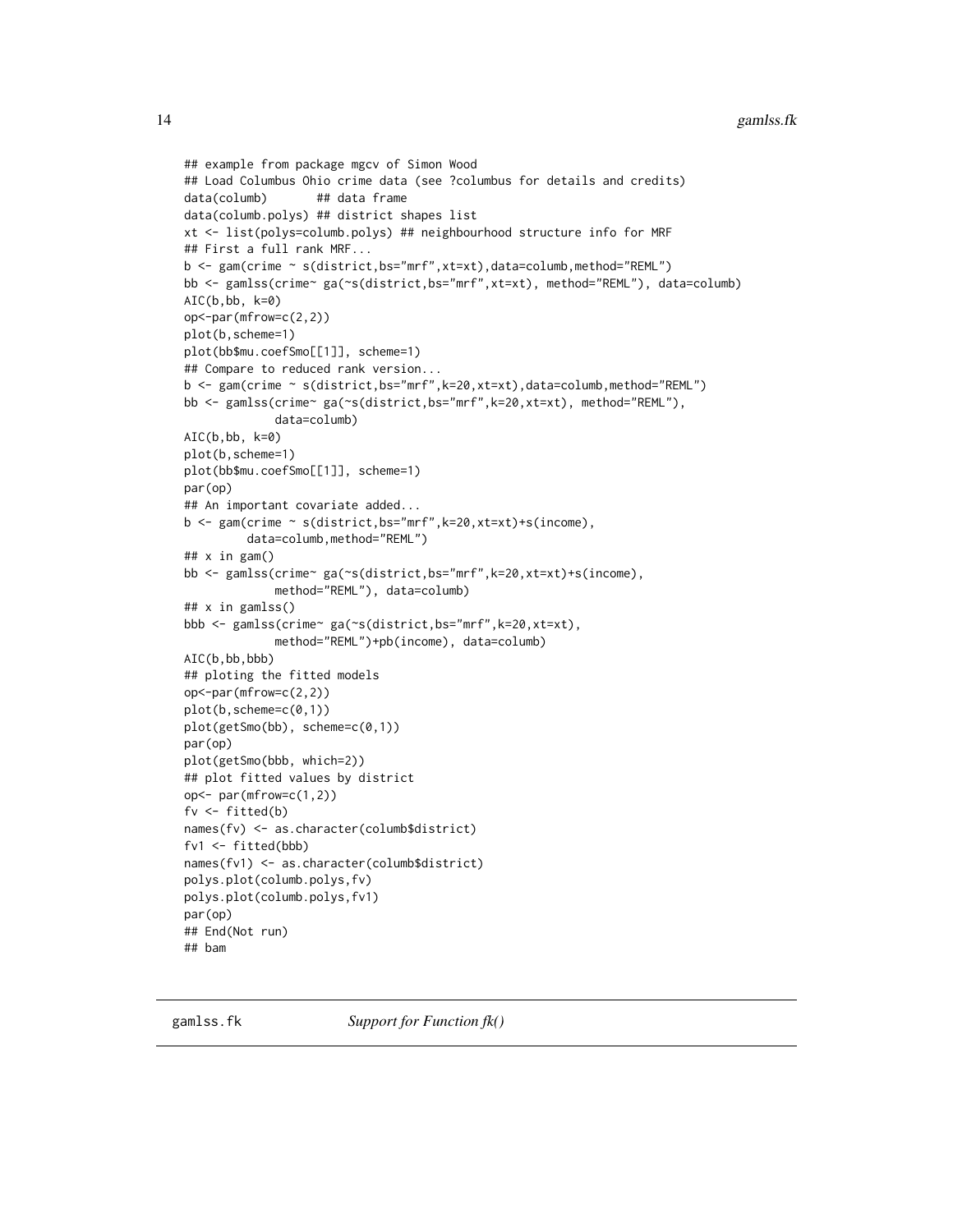#### <span id="page-14-0"></span>gamlss.fk  $\sim$  15

#### **Description**

This is support for the functions fk(). It is not intended to be called directly by users. T he function gamlss.fk is calling on the R function curfit.free.knot() of Sundar Dorai-Raj

#### Usage

gamlss.fk(x, y, w, xeval =  $NULL, ...)$ 

#### **Arguments**

| x     | the design matrix     |
|-------|-----------------------|
| v     | the response variable |
| W     | prior weights         |
| xeval | used in prediction    |
|       | for extra arguments   |

#### Author(s)

Mikis Stasinopoulos <d.stasinopoulos@londonmet.ac.uk>, Bob Rigby

#### References

Dierckx, P. (1991) *Curve and Surface Fitting with Splines*, Oxford Science Publications

Rigby, R. A. and Stasinopoulos D. M. (2005). Generalized additive models for location, scale and shape,(with discussion), *Appl. Statist.*, 54, part 3, pp 507-554.

Rigby R.A., Stasinopoulos D. M., Heller G., and De Bastiani F., (2019) *Distributions for Modeling Location, Scale and Shape: Using GAMLSS in R*, Chapman and Hall/CRC.

Stasinopoulos D. M. Rigby R.A. (2007) Generalized additive models for location scale and shape (GAMLSS) in R. *Journal of Statistical Software*, Vol. 23, Issue 7, Dec 2007, [http://www.jstatsof](http://www.jstatsoft.org/v23/i07)t. [org/v23/i07](http://www.jstatsoft.org/v23/i07).

Stasinopoulos D. M., Rigby R.A., Heller G., Voudouris V., and De Bastiani F., (2017) *Flexible Regression and Smoothing: Using GAMLSS in R*, Chapman and Hall/CRC.

(see also <http://www.gamlss.com/>).

#### See Also

[fk](#page-7-1)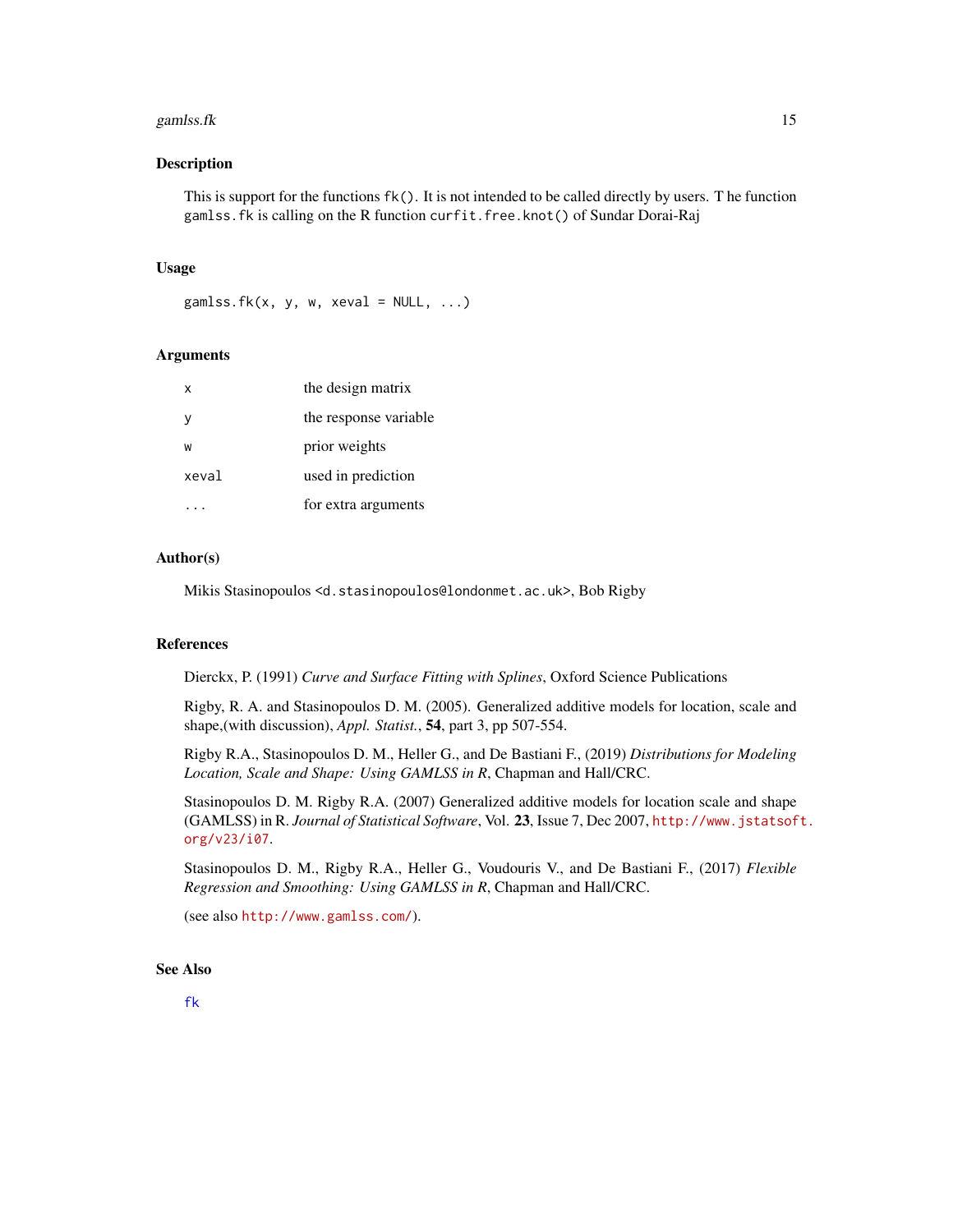<span id="page-15-0"></span>

This is support for the smoother functions ga() and ba() intefaces for Simon Woood's gam() and bam() functions from package **mgcv**. It is not intended to be called directly by users.

#### Usage

 $gamlss.ga(x, y, w, xeval = NULL, ...)$ gamlss.ba(x, y, w, xeval =  $NULL, ...)$ 

#### Arguments

| $\mathsf{x}$ | the explanatory variables            |
|--------------|--------------------------------------|
|              | <i>iterative</i> y variable          |
| w            | iterative weights                    |
| xeval        | if xeval=TRUE then predicion is used |
|              | for extra arguments                  |

#### Author(s)

Mikis Stasinopoulos <d.stasinopoulos@londonmet.ac.uk>, Bob Rigby

#### References

Rigby, R. A. and Stasinopoulos D. M. (2005). Generalized additive models for location, scale and shape,(with discussion), *Appl. Statist.*, 54, part 3, pp 507-554.

Rigby R.A., Stasinopoulos D. M., Heller G., and De Bastiani F., (2019) *Distributions for Modeling Location, Scale and Shape: Using GAMLSS in R*, Chapman and Hall/CRC.

Stasinopoulos D. M. Rigby R.A. (2007) Generalized additive models for location scale and shape (GAMLSS) in R. *Journal of Statistical Software*, Vol. 23, Issue 7, Dec 2007, [http://www.jstatsof](http://www.jstatsoft.org/v23/i07)t. [org/v23/i07](http://www.jstatsoft.org/v23/i07).

Stasinopoulos D. M., Rigby R.A., Heller G., Voudouris V., and De Bastiani F., (2017) *Flexible Regression and Smoothing: Using GAMLSS in R*, Chapman and Hall/CRC.

(see also <http://www.gamlss.com/>).

Wood S.N. (2006) Generalized Additive Models: An Introduction with R. Chapman and Hall/CRC Press.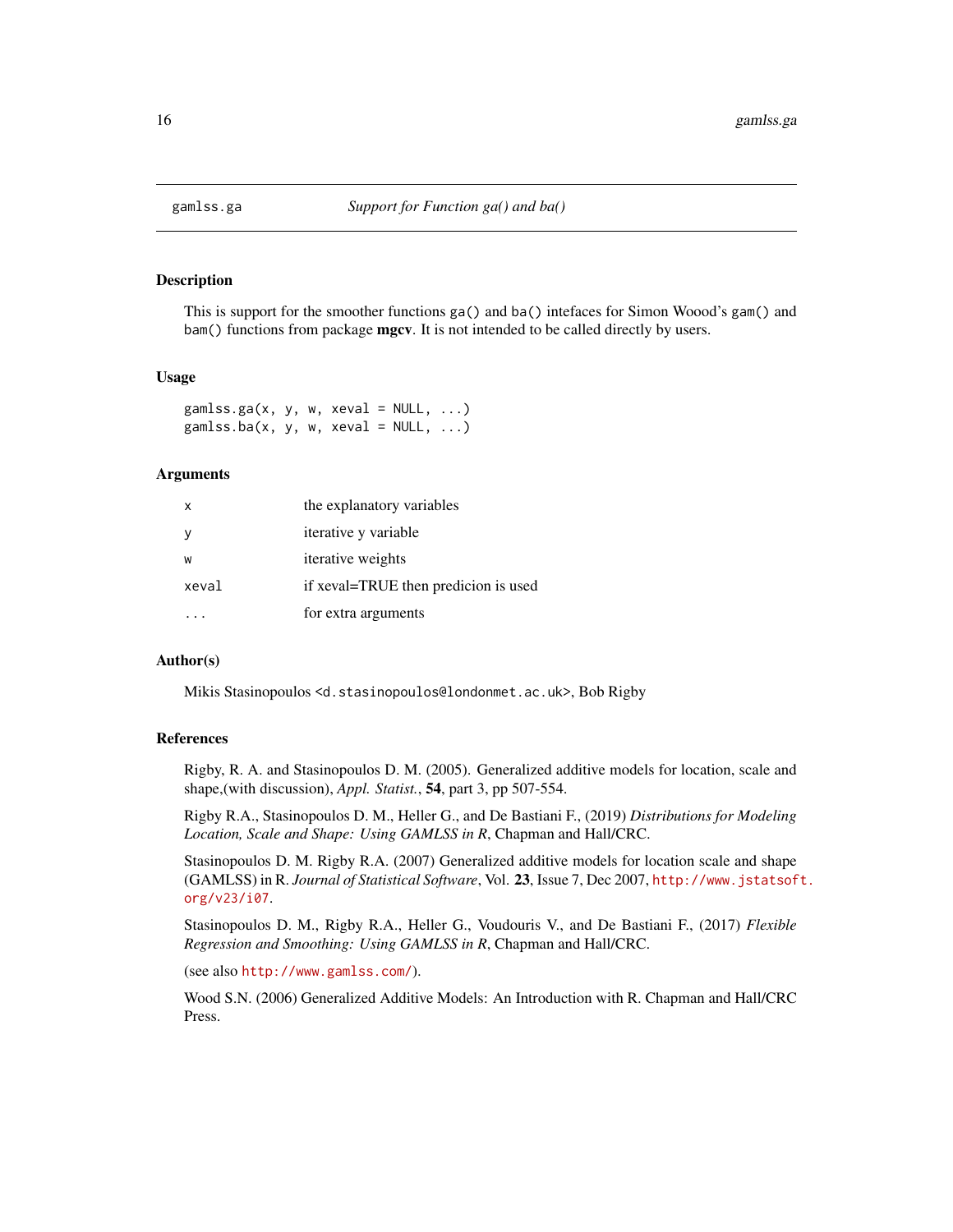<span id="page-16-0"></span>

This is support for the smoother function nn() an interface for Brian Reply's nnet() function. It is not intended to be called directly by users.

#### Usage

 $gamlss.nn(x, y, w, xeval = NULL, ...)$ 

#### Arguments

| $\mathsf{x}$ | the explanatory variables            |
|--------------|--------------------------------------|
|              | <i>iterative</i> y variable          |
| W            | iterative weights                    |
| xeval        | if xeval=TRUE then predicion is used |
|              | for extra arguments                  |

#### Author(s)

Mikis Stasinopoulos <d.stasinopoulos@londonmet.ac.uk>, Bob Rigby

#### References

Rigby, R. A. and Stasinopoulos D. M. (2005). Generalized additive models for location, scale and shape,(with discussion), *Appl. Statist.*, 54, part 3, pp 507-554.

Rigby R.A., Stasinopoulos D. M., Heller G., and De Bastiani F., (2019) *Distributions for Modeling Location, Scale and Shape: Using GAMLSS in R*, Chapman and Hall/CRC.

Ripley, B. D. (1996) *Pattern Recognition and Neural Networks*. Cambridge.

Stasinopoulos D. M. Rigby R.A. (2007) Generalized additive models for location scale and shape (GAMLSS) in R. *Journal of Statistical Software*, Vol. 23, Issue 7, Dec 2007, [http://www.jstatsof](http://www.jstatsoft.org/v23/i07)t. [org/v23/i07](http://www.jstatsoft.org/v23/i07).

Stasinopoulos D. M., Rigby R.A., Heller G., Voudouris V., and De Bastiani F., (2017) *Flexible Regression and Smoothing: Using GAMLSS in R*, Chapman and Hall/CRC.

(see also <http://www.gamlss.com/>).

Venables, W. N. and Ripley, B. D. (2002) *Modern Applied Statistics with S*. Fourth edition. Springer.

#### See Also

[fk](#page-7-1)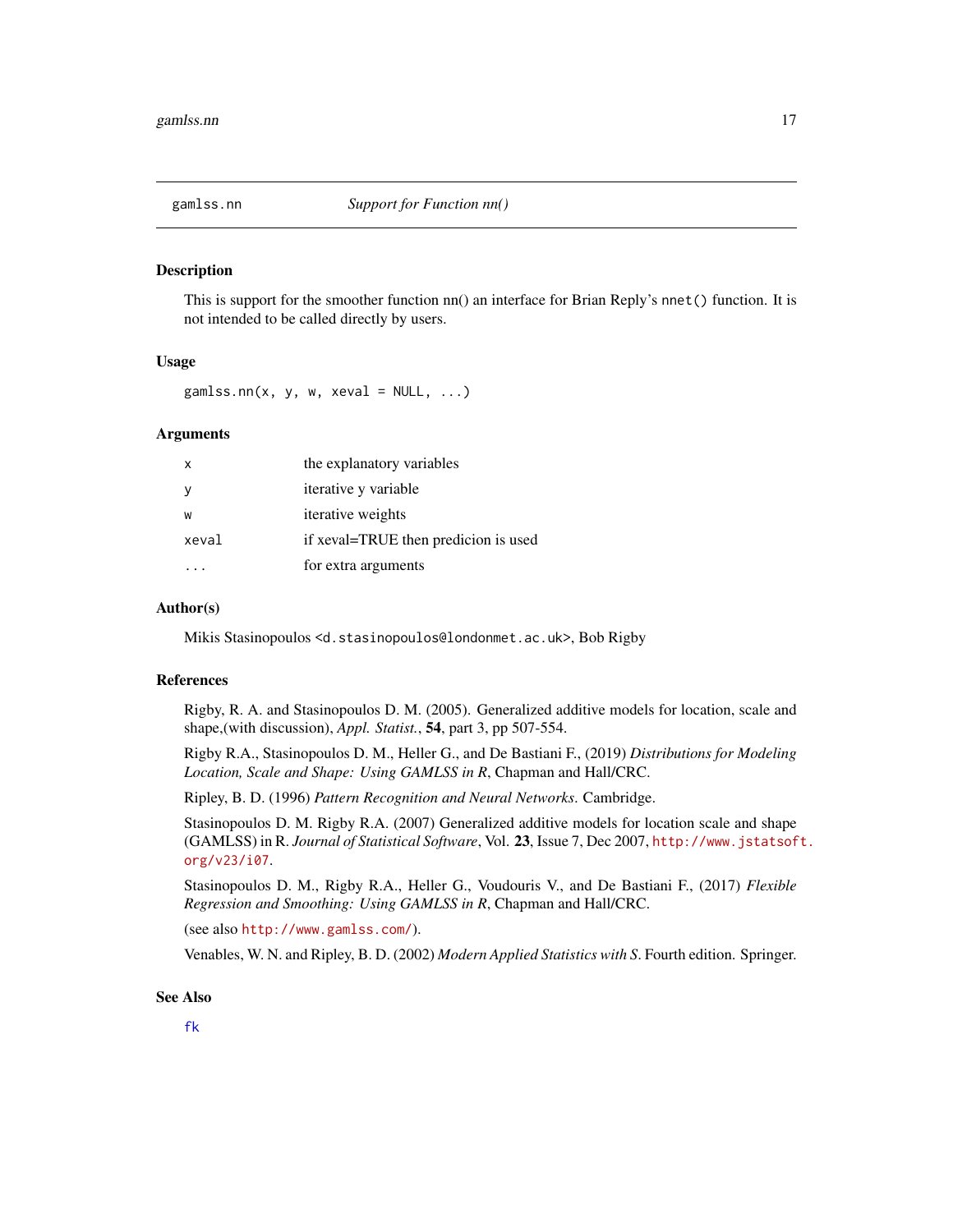<span id="page-17-1"></span><span id="page-17-0"></span>The nn() function is a additive function to be used for GAMLSS models. It is an interface for the nnet() function of package nnet of Brian Ripley. The function nn() allows the user to use neural networks within gamlss. The great advantage of course comes from the fact GAMLSS models provide a variety of distributions and diagnostics.

#### Usage

```
nn(formula, control = nn.contrib(...), ...)nn.control(size = 3, linout = TRUE, entropy = FALSE, softmax = FALSE,censored = FALSE, skip = FALSE, rang = 0.7, decay = 0,
          maxit = 100, Hess = FALSE, trace = FALSE,
          MaxNWts = 1000, abstol = 1e-04, reltol = 1e-08)
```
### Arguments

| formula  | A formula containing the expolanatory variables i.e. $-x1+x2+x3$ .                                                                                                                                                                          |
|----------|---------------------------------------------------------------------------------------------------------------------------------------------------------------------------------------------------------------------------------------------|
| control  | control to pass the arguments for the nnet() function                                                                                                                                                                                       |
| $\ddots$ | for extra arguments                                                                                                                                                                                                                         |
| size     | number of units in the hidden layer. Can be zero if there are skip-layer units                                                                                                                                                              |
| linout   | switch for linear output units. Default is TRUE, identily link                                                                                                                                                                              |
| entropy  | switch for entropy (= maximum conditional likelihood) fitting. Default by least-<br>squares.                                                                                                                                                |
| softmax  | switch for softmax (log-linear model) and maximum conditional likelihood fit-<br>ting. linout, entropy, softmax and censored are mutually exclusive.                                                                                        |
| censored | A variant on softmax, in which non-zero targets mean possible classes. Thus for<br>softmax a row of $(0, 1, 1)$ means one example each of classes 2 and 3, but for<br>censored it means one example whose class is only known to be 2 or 3. |
| skip     | switch to add skip-layer connections from input to output                                                                                                                                                                                   |
| rang     | Initial random weights on [-rang, rang]. Value about 0.5 unless the inputs are<br>large, in which case it should be chosen so that rang $*$ max( $ x $ ) is about 1                                                                         |
| decay    | parameter for weight decay. Default 0.                                                                                                                                                                                                      |
| maxit    | parameter for weight decay. Default 0.                                                                                                                                                                                                      |
| Hess     | If true, the Hessian of the measure of fit at the best set of weights found is<br>returned as component Hessian.                                                                                                                            |
| trace    | switch for tracing optimization. Default FALSE                                                                                                                                                                                              |
| MaxNWts  | The maximum allowable number of weights. There is no intrinsic limit in the<br>code, but increasing MaxNWts will probably allow fits that are very slow and<br>time-consuming.                                                              |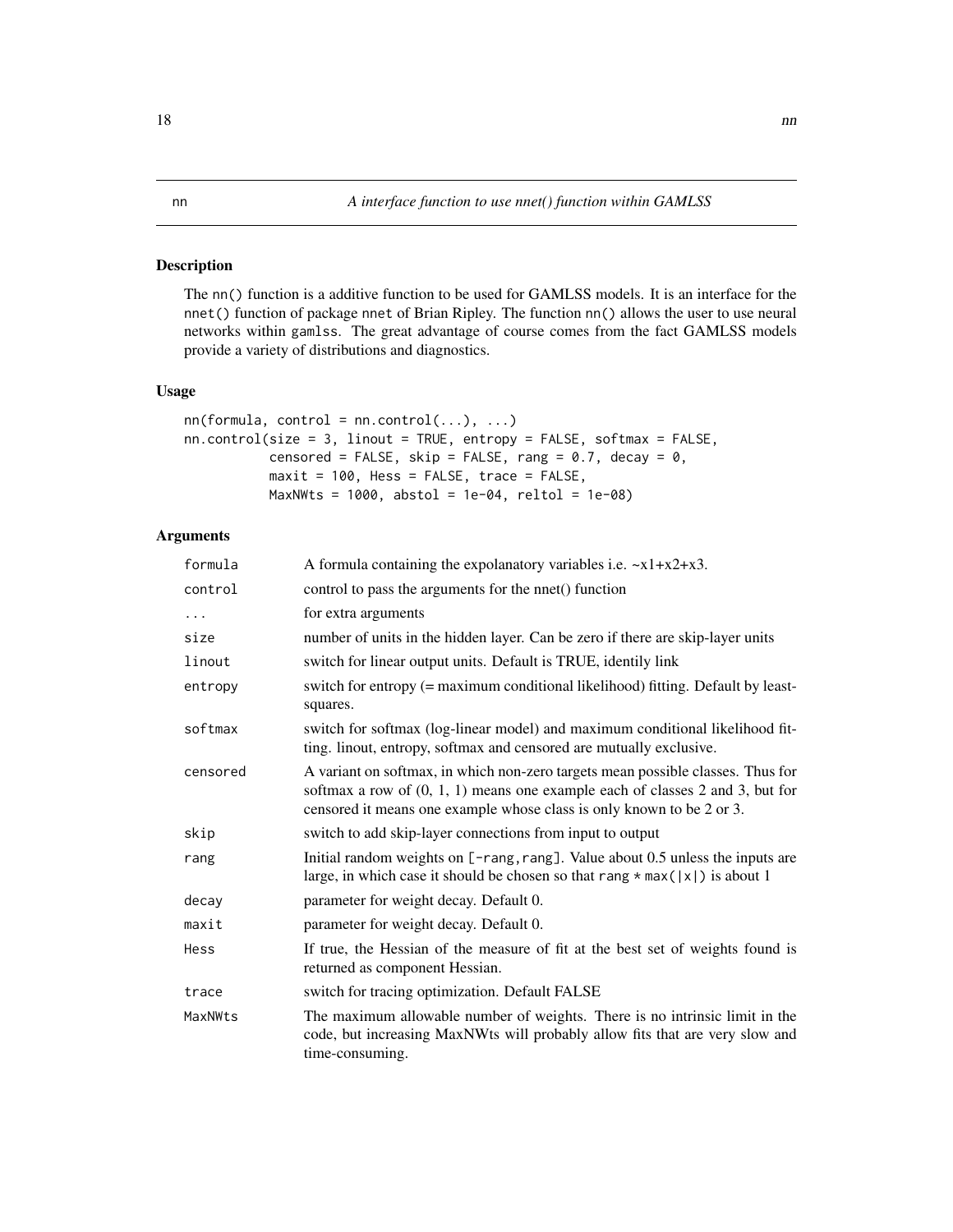| abstol | Stop if the fit criterion falls below abstol, indicating an essentially perfect fit.               |
|--------|----------------------------------------------------------------------------------------------------|
| reltol | Stop if the optimizer is unable to reduce the fit criterion by a factor of at least 1<br>- reltol. |

#### Details

Note that, neural networks are over parameterized models and therefor notorious for multiple maximum. There is no guarantee that two identical fits will produce identical results.

#### Value

Note that nn itself does no smoothing; it simply sets things up for the function gamlss() which in turn uses the function additive.fit() for backfitting which in turn uses gamlss.nn()

#### Warning

You may have to fit the model several time to unsure that you obtain a reasonable minimum

#### Author(s)

Mikis Stasinopoulos <d.stasinopoulos@londonmet.ac.uk>, Bob Rigby based on work of Venables & Ripley wich also based on work by Kurt Hornik and Albrecht Gebhardt.

#### References

Rigby, R. A. and Stasinopoulos D. M. (2005). Generalized additive models for location, scale and shape,(with discussion), *Appl. Statist.*, 54, part 3, pp 507-554.

Rigby R.A., Stasinopoulos D. M., Heller G., and De Bastiani F., (2019) *Distributions for Modeling Location, Scale and Shape: Using GAMLSS in R*, Chapman and Hall/CRC.

Ripley, B. D. (1996) *Pattern Recognition and Neural Networks*. Cambridge.

Stasinopoulos D. M. Rigby R.A. (2007) Generalized additive models for location scale and shape (GAMLSS) in R. *Journal of Statistical Software*, Vol. 23, Issue 7, Dec 2007, [http://www.jstatsof](http://www.jstatsoft.org/v23/i07)t. [org/v23/i07](http://www.jstatsoft.org/v23/i07).

Stasinopoulos D. M., Rigby R.A., Heller G., Voudouris V., and De Bastiani F., (2017) *Flexible Regression and Smoothing: Using GAMLSS in R*, Chapman and Hall/CRC. (see also [http://www.](http://www.gamlss.com/) [gamlss.com/](http://www.gamlss.com/)).

Venables, W. N. and Ripley, B. D. (2002) *Modern Applied Statistics with S*. Fourth edition. Springer.

#### Examples

```
library(nnet)
data(rock)
area1<- with(rock,area/10000)
peri1<- with (rock,peri/10000)
rock1<- with(rock, data.frame(perm, area=area1, peri=peri1, shape))
# fit nnet
r1 <- nnet(log(perm)~area+peri+shape, rock1, size=3, decay=1e-3, linout=TRUE,
            skip=TRUE, max=1000, Hess=TRUE)
summary(r1)
```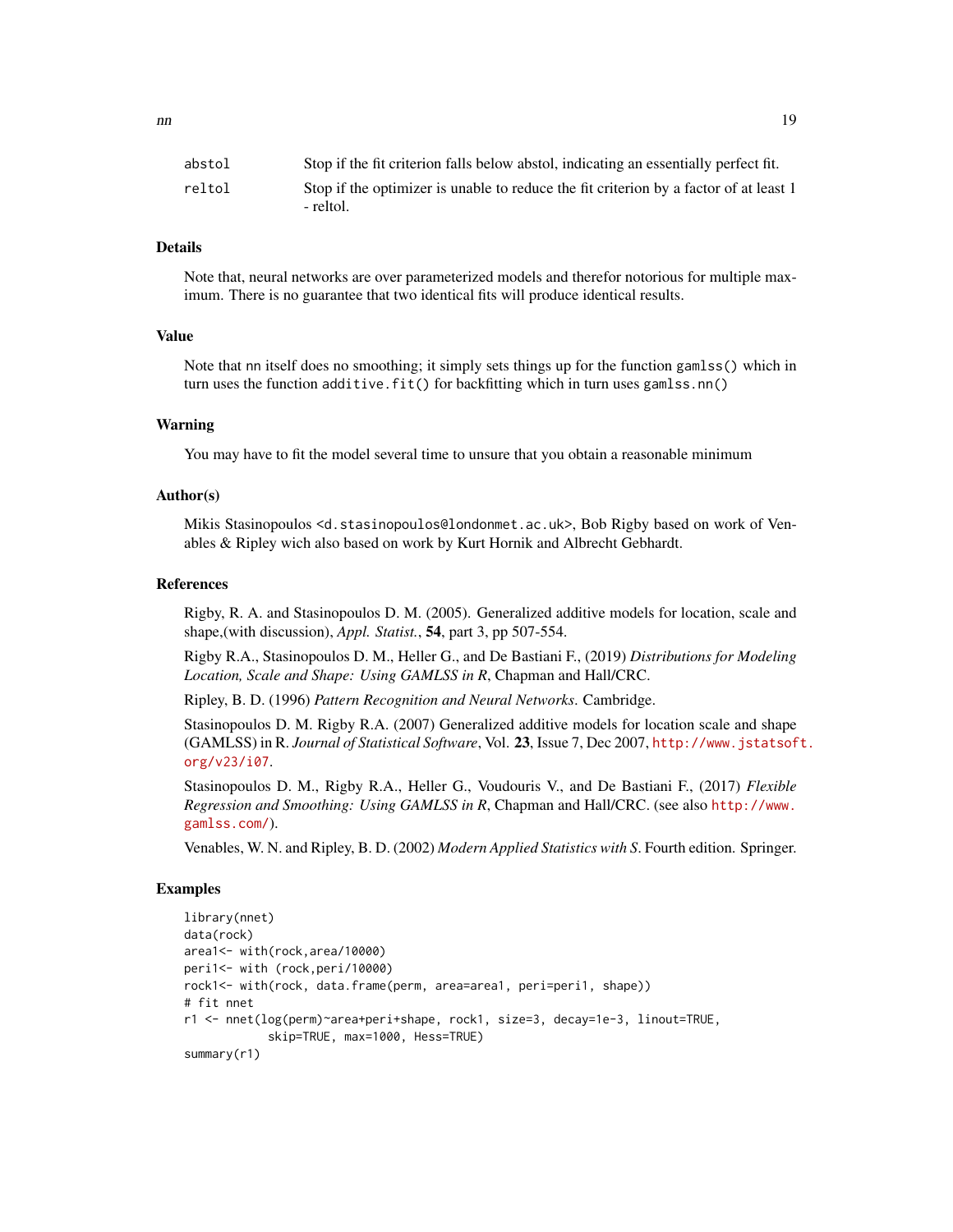```
# get gamlss
library(gamlss)
cc <- nn.control(size=3, decay=1e-3, linout=TRUE, skip=TRUE, max=1000,
     Hess=TRUE)
g1 <- gamlss(log(perm)~nn(~area+peri+shape,size=3, control=cc), data=rock1)
summary(g1$mu.coefSmo[[1]])
# predict
Xp \le - expand.grid(area=seq(0.1,1.2,0.05), peri=seq(0,0.5, 0.02), shape=0.2)
rocknew <- cbind(Xp, fit=predict(r1, newdata=Xp))
library(lattice)
wf1<-wireframe(fit~area+peri, rocknew, screen=list(z=160, x=-60),
               aspect=c(1, 0.5), drape=TRUE, main="nnet()")
rocknew1 <- cbind(Xp, fit=predict(g1, newdata=Xp))
wf2<-wireframe(fit~area+peri, rocknew1, screen=list(z=160, x=-60),
               aspect=c(1, 0.5), drape=TRUE, main="nn()")
print(wf1, split=c(1,1,2,1), more=TRUE)
print(wf2, split=c(2,1,2,1))
#------------------------------------------------------------------------
 data(rent)
 mr1 <- gamlss(R~nn(~Fl+A, size=5, decay=0.001), data=rent, family=GA)
 library(gamlss.add)
 mg1<-gamlss(R~ga(~s(Fl,A)), data=rent, family=GA)
 AIC(mr1,mg1)
newrent <- newrent1 <-newrent2 <- data.frame(expand.grid(Fl=seq(30,120,5),
                   A=seq(1890,1990,5 )))
newrent1$fit <- predict(mr1, newdata=newrent, type="response") ##nn
newrent2$fit <- predict(mg1, newdata=newrent, type="response")# gam
 library(lattice)
 wf1<-wireframe(fit~Fl+A, newrent1, aspect=c(1,0.5), drape=TRUE,
                colorkey=(list(space="right", height=0.6)), main="nn()")
 wf2<-wireframe(fit~Fl+A, newrent2, aspect=c(1,0.5), drape=TRUE,
                colorkey=(list(space="right", height=0.6)), main="ga()")
print(wf1, split=c(1,1,2,1), more=TRUE)
print(wf2, split=c(2,1,2,1))
#-------------------------------------------------------------------------
## Not run:
data(db)
mdb1 <- gamlss(head~nn(~age,size=20, decay=0.001), data=db)
plot(head~age, data=db)
points(fitted(mdb1)~db$age, col="red")
mdb2 <- gamlss(head~nn(~age,size=20, decay=0.001), data=db, family=BCT)
plot(head~age, data=db)
points(fitted(mdb2)~db$age, col="red")
## End(Not run)
```
plot.nnet *Plotting fitted neural networks*

<span id="page-19-0"></span>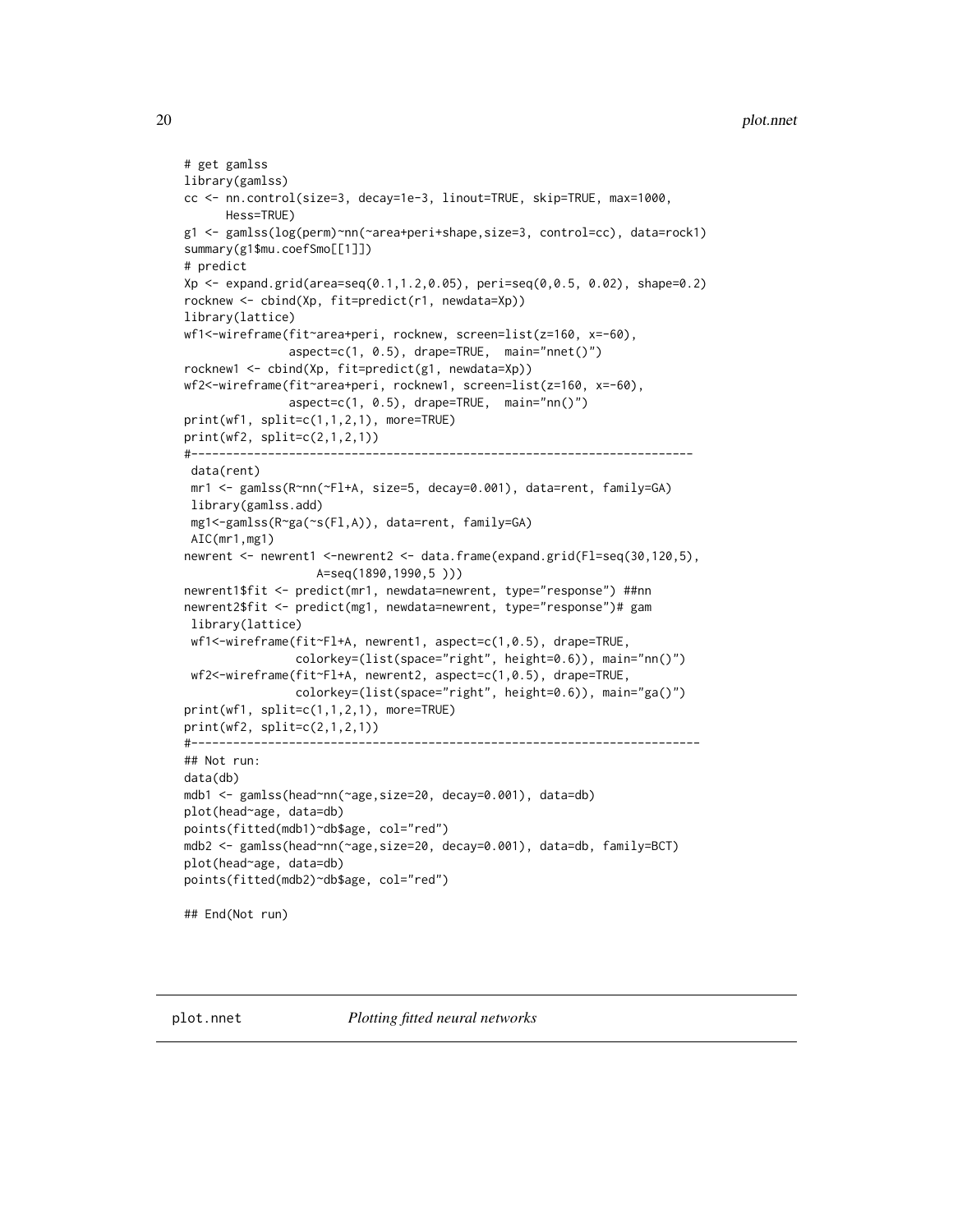#### plot.nnet 21

#### Description

A function to plot the results of a neural network fit based on the plotnet() function of the package NeuralNetTools

#### Usage

```
## S3 method for class 'nnet'
## S3 method for class 'nnet'
plot(x, \text{nid} = TRUE, \text{all.out} = TRUE, \text{all.in} = TRUE, \text{bias} = TRUE,wts.only = FALSE, rel.rsc = 5, circle.cex = 5, node.labs = TRUE,
var.labs = TRUE, x.lab = NULL, y.lab = NULL, line.stag = NULL,
struct = NULL, cex.val = 1, alpha.val = 1, circle.col = "lightblue",
pos.col = "black", neg.col = "grey", max.sp = FALSE, ...)
```
#### Arguments

| x          | A neural network fitted model                                                                                                                        |
|------------|------------------------------------------------------------------------------------------------------------------------------------------------------|
| nid        | logical value indicating if neural interpretation diagram is plotted, default is<br>codeTRUE                                                         |
| all.out    | character string indicating names of response variables for which connections<br>are plotted, default all                                            |
| all.in     | character string indicating names of input variables for which connections are<br>plotted, default all                                               |
| bias       | logical value indicating if bias nodes and connections are plotted, not applicable<br>for networks from mlp function, default TRUE                   |
| wts.only   | logical value indicating if connections weights are returned rather than a plot,<br>default FALSE                                                    |
| rel.rsc    | numeric value indicating maximum width of connection lines, default 5                                                                                |
| circle.cex | numeric value indicating size of nodes, passed to cex argument, default 5                                                                            |
| node.labs  | logical value indicating if text labels are plotted, default TRUE                                                                                    |
| var.labs   | logical value indicating if variable names are plotted next to nodes, default TRUE                                                                   |
| x.lab      | character string indicating names for input variables, default from model object                                                                     |
| y.lab      | character string indicating names for output variables, default from model object                                                                    |
| line.stag  | numeric value that specifies distance of connection weights from nodes                                                                               |
| struct     | numeric value of length three indicating network architecture (no nodes for in-<br>put, hidden, output), required only if mod.in is a numeric vector |
| cex.val    | numeric value indicating size of text labels, default 1                                                                                              |
| alpha.val  | numeric value (0-1) indicating transparency of connections, default 1                                                                                |
| circle.col | text value indicating colour of nodes default "lighrblue"                                                                                            |
| pos.col    | text value indicating colour of the possitive connections, default "black"                                                                           |
| neg.col    | text value indicating colour of the negative connections, default "gray"                                                                             |
| max.sp     | logical value indication whether the space betwwen nodes in each laers is max-<br>imised                                                             |
| $\cdots$   | for further arguments                                                                                                                                |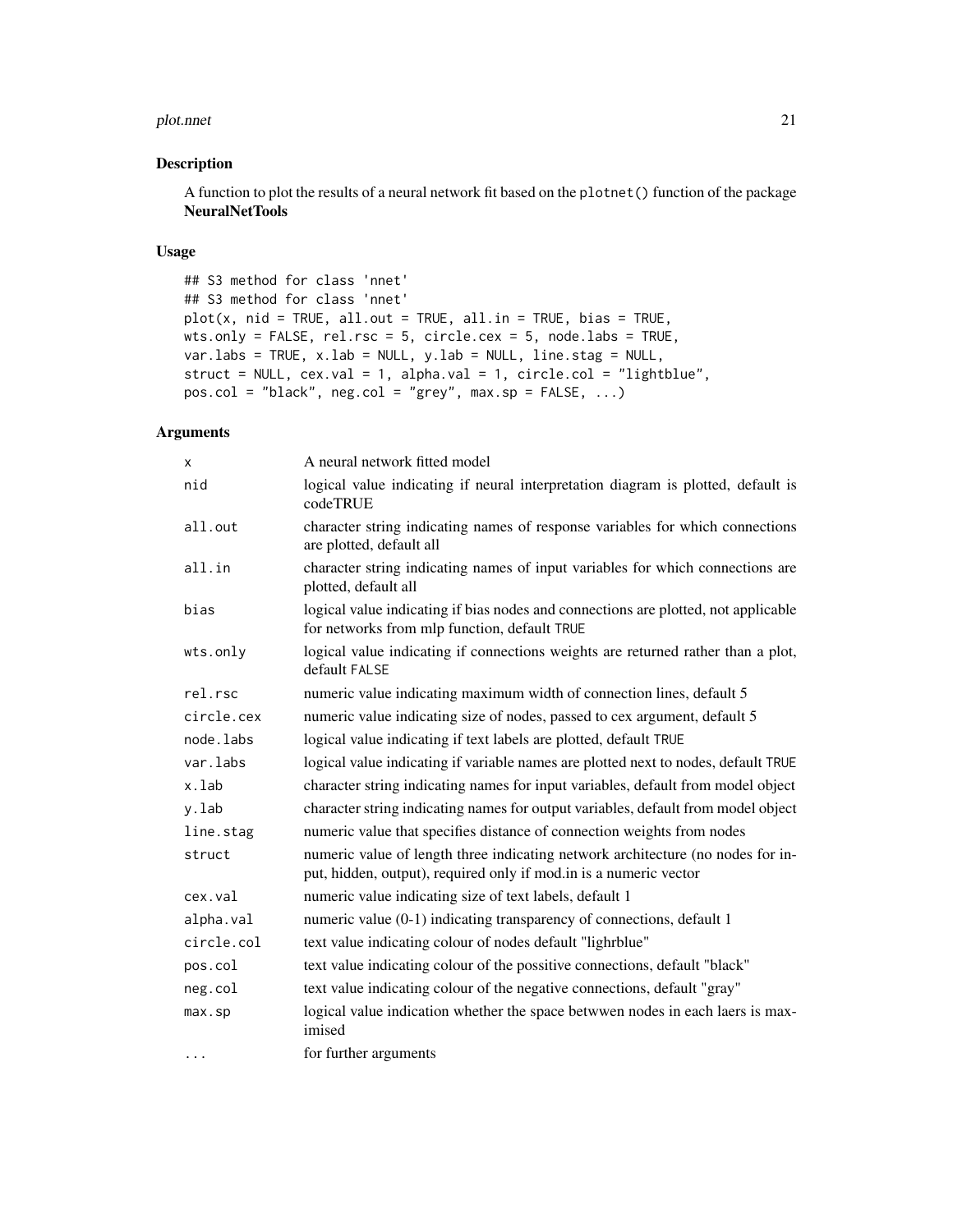#### Details

The function plot.nnet() is (almost) identical to the function plot.nnet() created by Marcus W. Beck it was first published in the web but now is part of the NeuralNetTools package in R under the name  $plotnet()$ . Here we modify the function it so it works within the **gamlss.add** package. This involves of borrowing the functions rescale(), zero\_range() and alpha() from package scales.

#### Value

The function is producing a plot

#### Author(s)

Marcus W. Beck <mbafs2012@gmail.com> modified by Mikis Stasinopoulos

#### References

Marcus W. Beck (2015). NeuralNetTools: Visualization and Analysis Tools for Neural Networks. R package version 1.4.1. <https://cran.r-project.org/package=NeuralNetTools>

Hadley Wickham (2014). scales: Scale functions for graphics. R package version 0.4.0. [https:](https://cran.r-project.org/package=scales) [//cran.r-project.org/package=scales](https://cran.r-project.org/package=scales)

### See Also

[nn](#page-17-1)

#### Examples

```
r1 <- gamlss(R~nn(~Fl+A+H+loc, size=10, decay=0.2), data=rent,
      family=GA, gd.tol=1000, n.cyc=5)
getSmo(r1)
plot(getSmo(r1), y.lab=expression(eta[1]))
plot(getSmo(r1), y.lab=expression(g[1](mu)))
## Not run:
r2 <- gamlss(R~nn(~Fl+A+H+loc, size=10, decay=0.2),
      sigma.fo=~nn(~Fl+A+H+loc, size=10, decay=0.2),data=rent,
      family=GA, gd.tol=1000, n.cyc=5)
plot(getSmo(r2), y.lab=expression(g[1](mu)))
plot(getSmo(r2, what="sigma"), y.lab=expression(g[2](sigma)))
```
## End(Not run)

<span id="page-21-0"></span>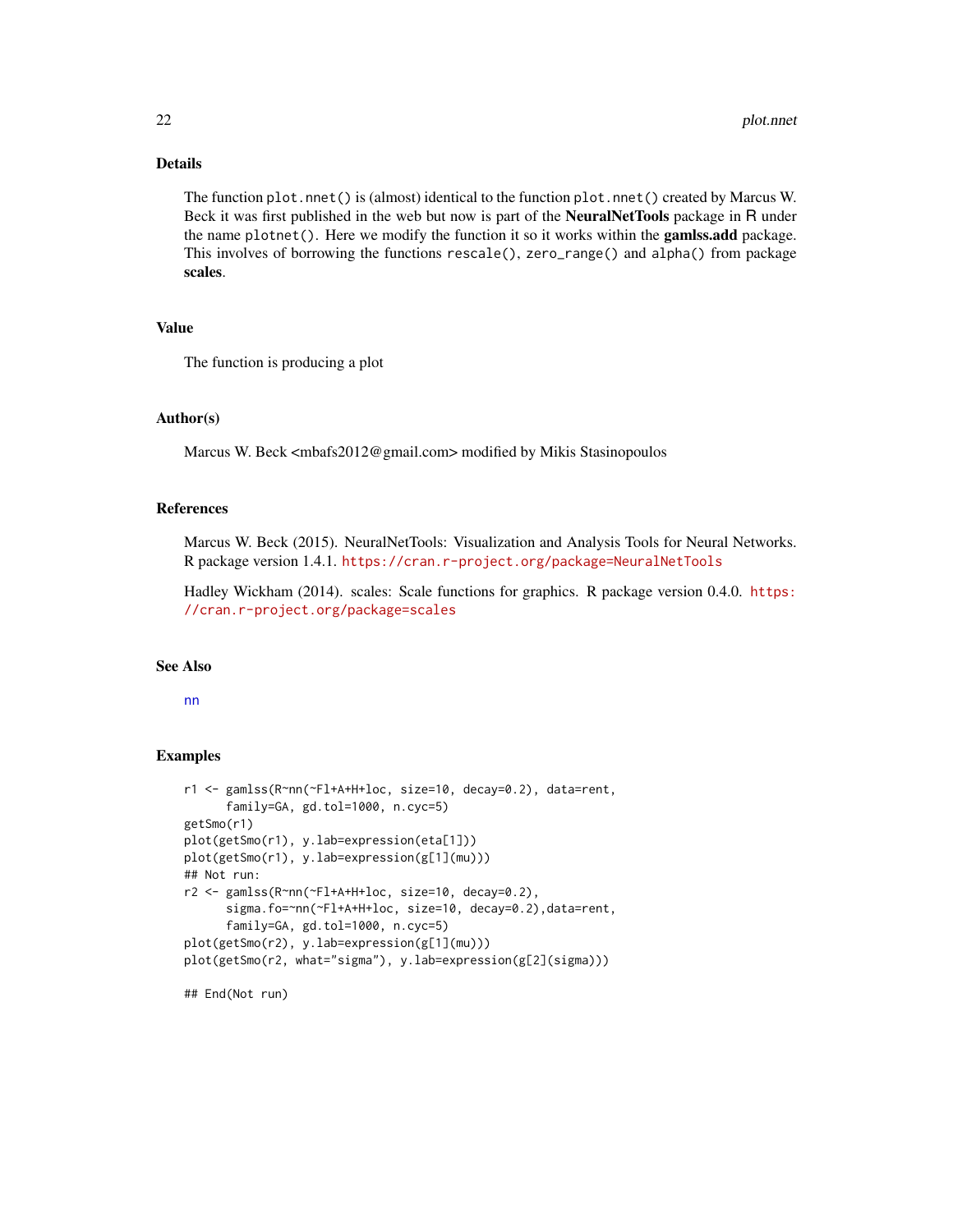<span id="page-22-0"></span>The tr() function is a additive function to be used for GAMLSS models. It is an interface for the rpart() function of package rpart. The function tr() allows the user to use regression trees within gamlss. The great advantage of course comes from the fact GAMLSS models provide a variety of distributions and diagnostics. Note that the function gamlss.tr is not used by the user but it needed for the backfitting.

#### Usage

 $tr(formula, method = c("rpart"), control = rpart.contrib(...), ...)$ gamlss.tr(x, y, w, xeval =  $NULL, ...)$ 

#### **Arguments**

| formula      | A formula containing the expolanatory variables i.e. $x1+x2+x3$ .       |
|--------------|-------------------------------------------------------------------------|
| method       | only method "rpart" is supported at the moment                          |
| control      | control here is equivalent to rpart.control() function od package rpart |
| $\mathsf{x}$ | object passing informatio to the function                               |
| У            | the iterative y variable                                                |
| W            | the iterative weights                                                   |
| xeval        | whether prediction or not is used                                       |
| $\cdots$     | additional arguments                                                    |

#### Details

Note that, the gamlss fit maybe would not coverged. Also occasianly the gd.tol argument in gamlss has to be increased. The

#### Value

Note that tr itself does no smoothing; it simply sets things up for the function gamlss() which in turn uses the function additive.fit() for backfitting which in turn uses gamlss.tr() The result is a rpart object.

#### Author(s)

Mikis Stasinopoulos <mikis.stasinopoulos@gamlss.org>, Bob Rigby based on work of Therneau and Atkison (2015)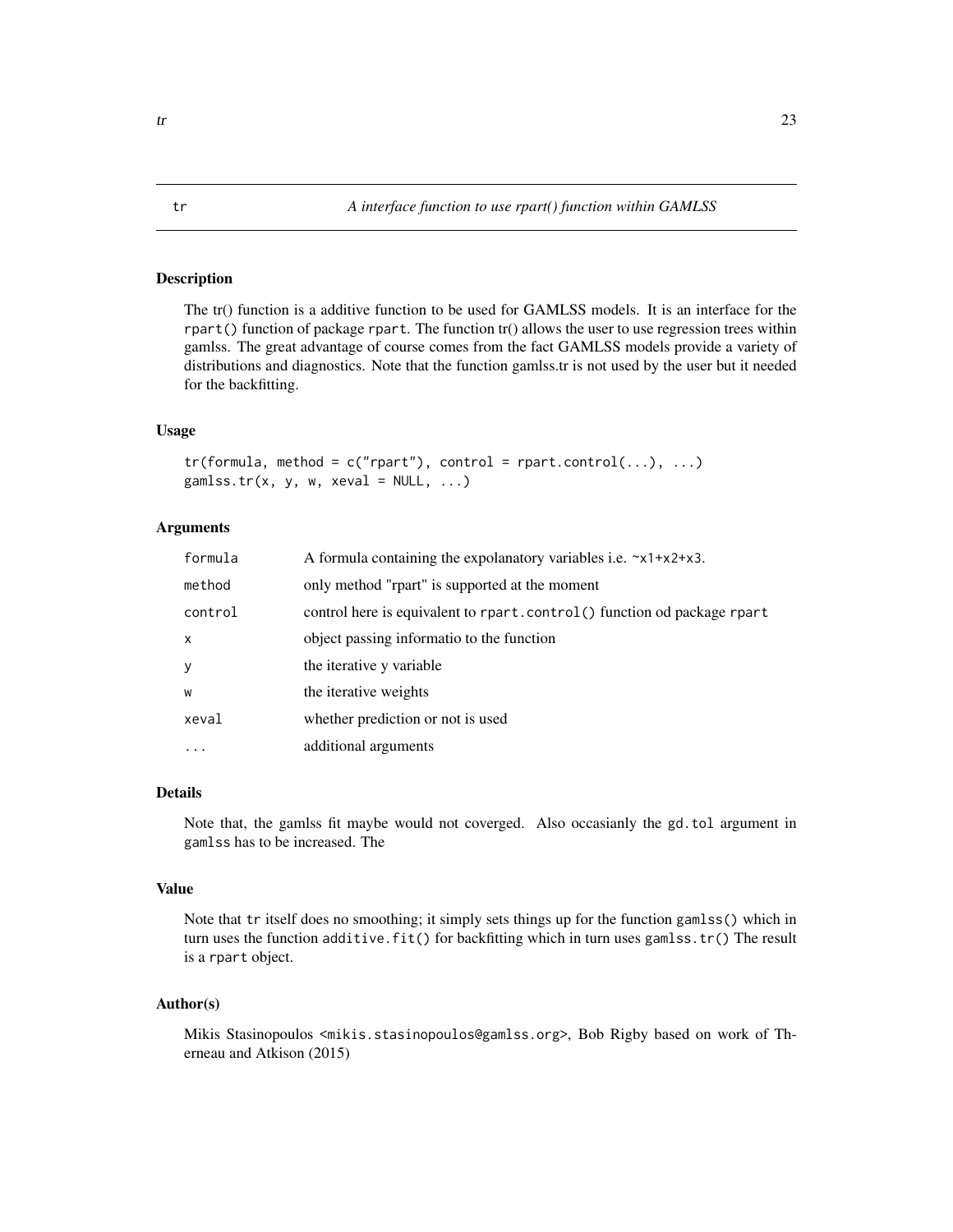#### References

Rigby, R. A. and Stasinopoulos D. M. (2005). Generalized additive models for location, scale and shape,(with discussion), *Appl. Statist.*, 54, part 3, pp 507-554.

Rigby R.A., Stasinopoulos D. M., Heller G., and De Bastiani F., (2019) *Distributions for Modeling Location, Scale and Shape: Using GAMLSS in R*, Chapman and Hall/CRC.

Ripley, B. D. (1996) *Pattern Recognition and Neural Networks*. Cambridge.

Stasinopoulos D. M. Rigby R.A. (2007) Generalized additive models for location scale and shape (GAMLSS) in R. *Journal of Statistical Software*, Vol. 23, Issue 7, Dec 2007, [http://www.jstatsof](http://www.jstatsoft.org/v23/i07)t. [org/v23/i07](http://www.jstatsoft.org/v23/i07).

Stasinopoulos D. M., Rigby R.A., Heller G., Voudouris V., and De Bastiani F., (2017) *Flexible Regression and Smoothing: Using GAMLSS in R*, Chapman and Hall/CRC.

(see also <http://www.gamlss.com/>).

Therneau T. M., Atkinson E. J. (2015) An Introduction to Recursive Partitioning Using the RPART Routines. Vignette in package rpart.

Venables, W. N. and Ripley, B. D. (2002) *Modern Applied Statistics with S*. Fourth edition. Springer.

#### See Also

See Also as [nn](#page-17-1)

#### Examples

```
data(rent)
#--- fitting gamlss+tree Nornal
library(rpart)
data(rent)
rg1 <- gamlss(R ~ tr(~A+Fl), data=rent, family=NO)
plot(rg1)
plot(getSmo(rg1))
text(getSmo(rg1))
## Not run:
# fitting Gamma errors
rg2 <- gamlss(R ~ tr(~A+Fl), data=rent, family=GA)
plot(rg2)
plot(getSmo(rg2))
text(getSmo(rg2))
#--- fitting also model in the variance
rg3 <- gamlss(R ~ tr(~A+Fl), sigma.fo=~tr(~Fl+A), data=rent,
                family=GA, gd.tol=100, c.crit=0.1)
plot(rg3)
plot(getSmo(rg3))
text(getSmo(rg3))
plot(getSmo(rg3, what="sigma"))
text(getSmo(rg3, what="sigma"))
## End(Not run)
```
<span id="page-23-0"></span> $24$  transfer that the set of  $\alpha$  transfer that the set of  $\alpha$  transfer that the set of  $\alpha$